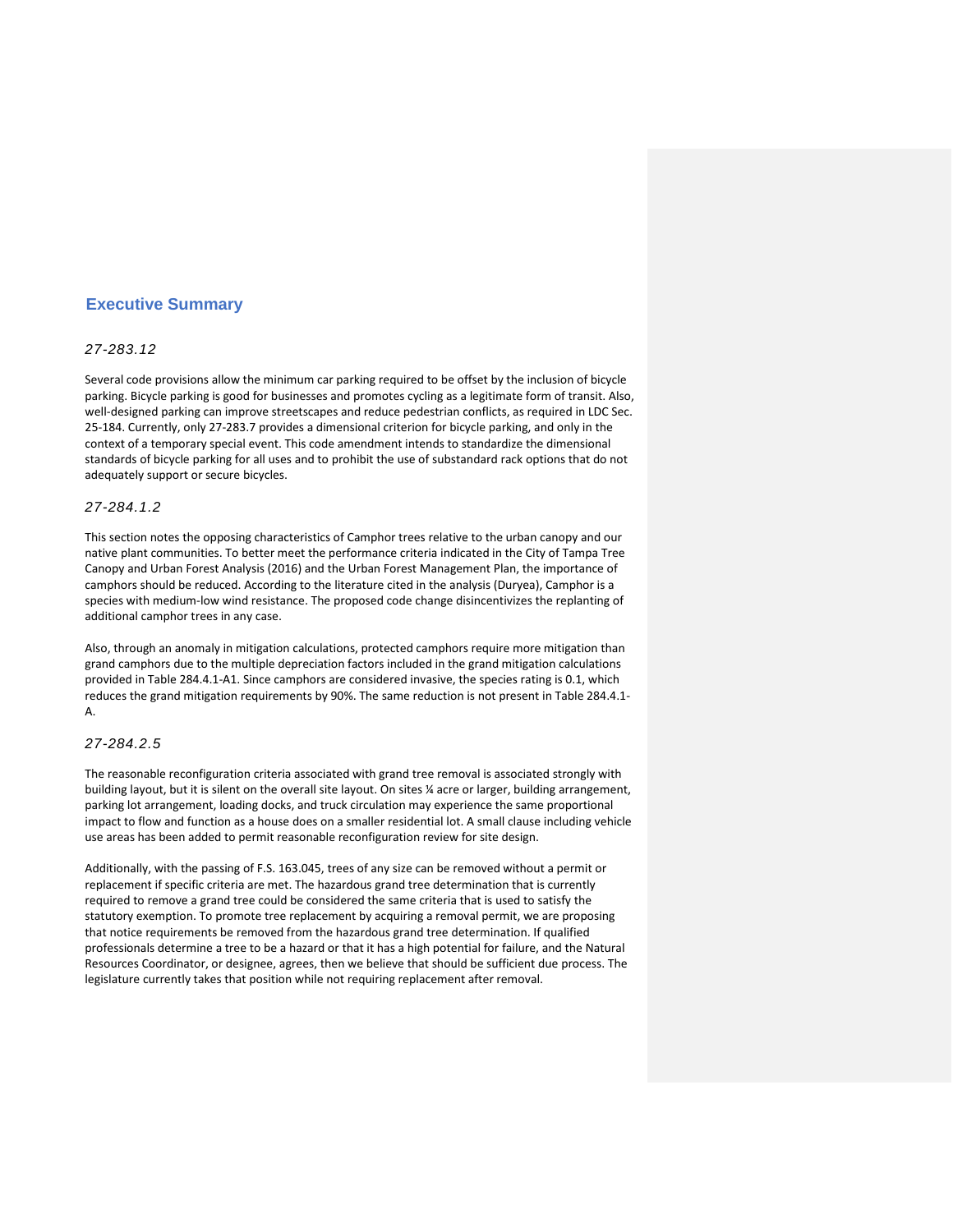Finally, we are proposing that tree reporting requirements be reduced. Again, since the statutory exemption allows for tree removal to occur without reporting, the reporting exercise would only capture permitted removals, not total removals. These parallel statistics reduce the value of the reports while maintaining the same staff effort to prepare the reports. We believe the urban forest can be better served by applying staff effort to other urban forest management goals.

### *27-284.3.1*

Table 284.3.1 lists arbitrary minimum retention requirement percentages that do not relate to the urban forest management plan except by measuring gross trees preserved. As the plan suggests, not all trees are created equal, and Footnote 4 begins to capture to variable importance of individual species within the larger tree canopy population. We are proposing to extend that logic further to meet the plan's performance criteria better, notably to promote wind resistant and climate suitable trees species.

We are also defining the term "adequate trees." According to the canopy study (2016), Tampa has an average of 125 trees per acre, which is a third of what a typical native forest would have. The study reviewed Tree Density and found that four land use categories had a tree density per acre less than 30 trees: public communications utility, public institutional, multi-family, and right-of-way/transportation (agriculture was excluded). The remaining uses all had tree densities over 100 trees per acre.

This minimum retention provision is overall burdensome and makes tree preservation both a numbers game and frequently a waiver request. We are proposing this revised language to promote infill in urban, disturbed, and brownfield sites.

### *27-284.3.3*

More than one design professional has provided us with their unsolicited critique of the "landscape buffer table." We are proposing a few formatting changes to improve clarity while also rectifying what we believe to be scrivener's errors. The overall function and content has not changed.

- Like uses have been grouped into "use categories" to visually reinforce that the adjacent use buffers apply to each use in the category.
- The adjacent uses have been merged into a single cell for each use category to prevent the tendency to read "across the row."
- "Other" has been removed from "Any Other Group B Use" and "Any Other Group C Use" to reduce confusion.
- The buffer distances for Group C matched Group B uses, which did not make sense and did not match other sections of the table.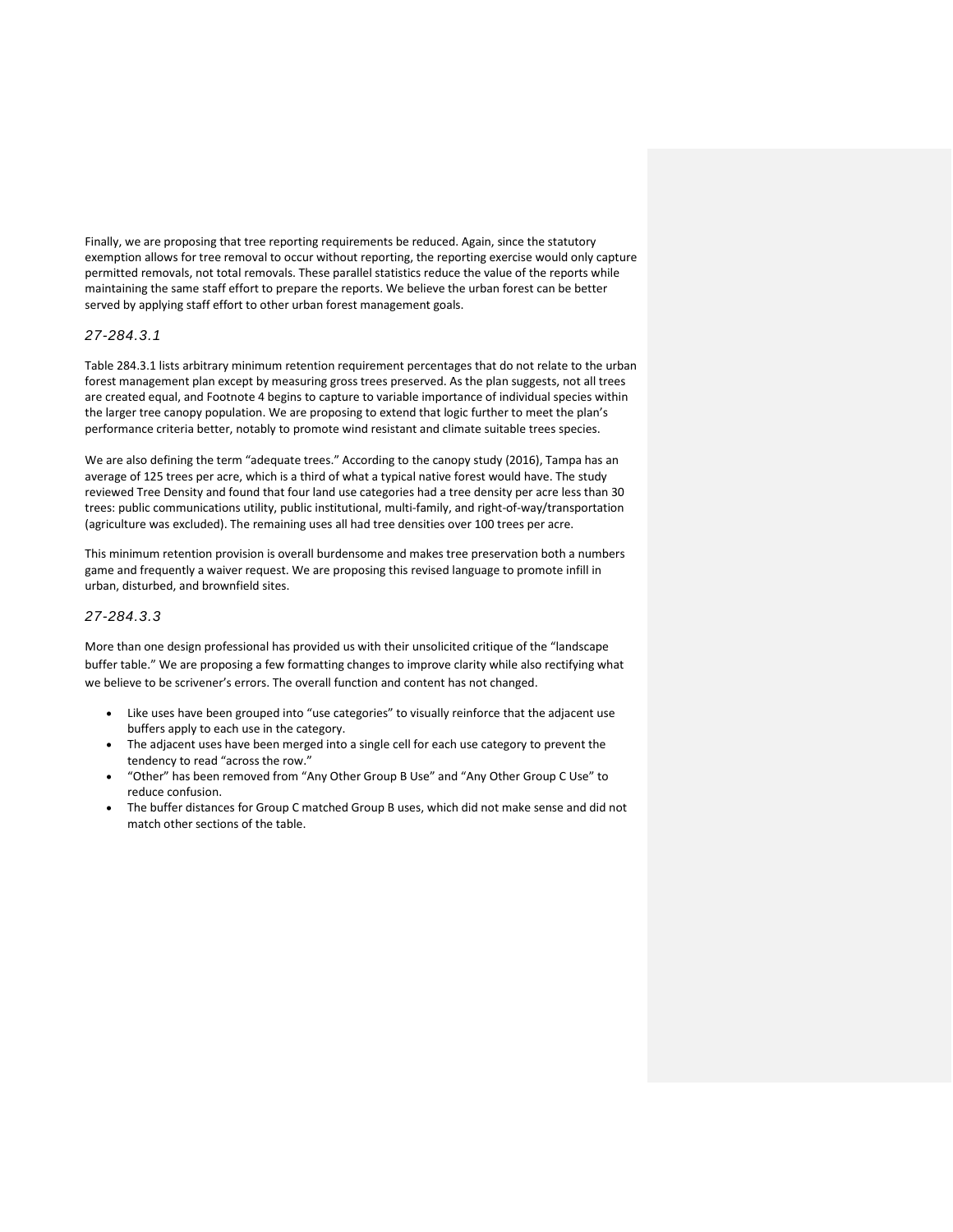## **Sec. 27-283.12. - Off-street parking space standards.**

**PKG TABLE 2**

#### (a) Regular car off-street parking layout:

| Dimension<br>(in feet)                            | On Diagram | $0^{\circ}$ | $45^{\circ}$ | $60^\circ$                  | $75^\circ$ | $90^\circ$ |
|---------------------------------------------------|------------|-------------|--------------|-----------------------------|------------|------------|
| Stall width perpendicular to stall length of line | ÌА.        | 9.0         | 9.0          | 9.0                         | 9.0        | 9.0        |
| Stall length of line                              | B          | 24.0        | 27.0         | 23.2                        | 20.4       | 18.0       |
| Stall depth to wall                               | C          | 9.0         | 19.1         | 20.0                        | 19.7       | 18.0       |
| Aisle width between stall lines                   | D          | 12.0        | 11.0         | 18.0                        | 22.0       | 24.0       |
| Module width wall to wall                         | E          | 30.0        | 49.2         | 58.2                        | 61.4       | 62.0       |
| Bumper overhang <sup>1</sup><br>(optional)        | F          | 2.0         | 2.0          | 2.0                         | 2.0        | 2.0        |
| Back-up width                                     | G          |             |              |                             |            | 7.0        |
| Cross-aisle one-way                               | н          |             |              | 10.0 (min.) and 15.0 (max.) |            |            |
| Cross-aisle two-way                               | н          |             |              | 20.0 (min.) and 30.0 (max.) |            |            |

#### Note:

<sup>1</sup> Bumper overhang not permitted over landscaping or sidewalk area.

- (b) Compact car off-street parking requirements and stall layout:
	- (1) Compact car parking may be allowed for up to sixty-five (65) percent of the required spaces. Compact car parking may be provided for up to one hundred (100) percent of the spaces in excess of the required number of spaces.
	- (2) For ninety-degree compact parking, the minimum stall width shall be eight (8) feet and the minimum stall length shall be sixteen (16) feet. There need to be no provision for bumper overhang for compact parking.
	- (3) Compact parking spaces shall be clustered in groups and located within easy access of an entrance so as to be desirable and fully utilized.
	- (4) Compact parking spaces must be designated as being for the exclusive use of compact cars through the use of signage or marking.
	- (5) The overall design must be reviewed and approved by the Planning and Development Department (PDD), with consultation with the department of public works, if required.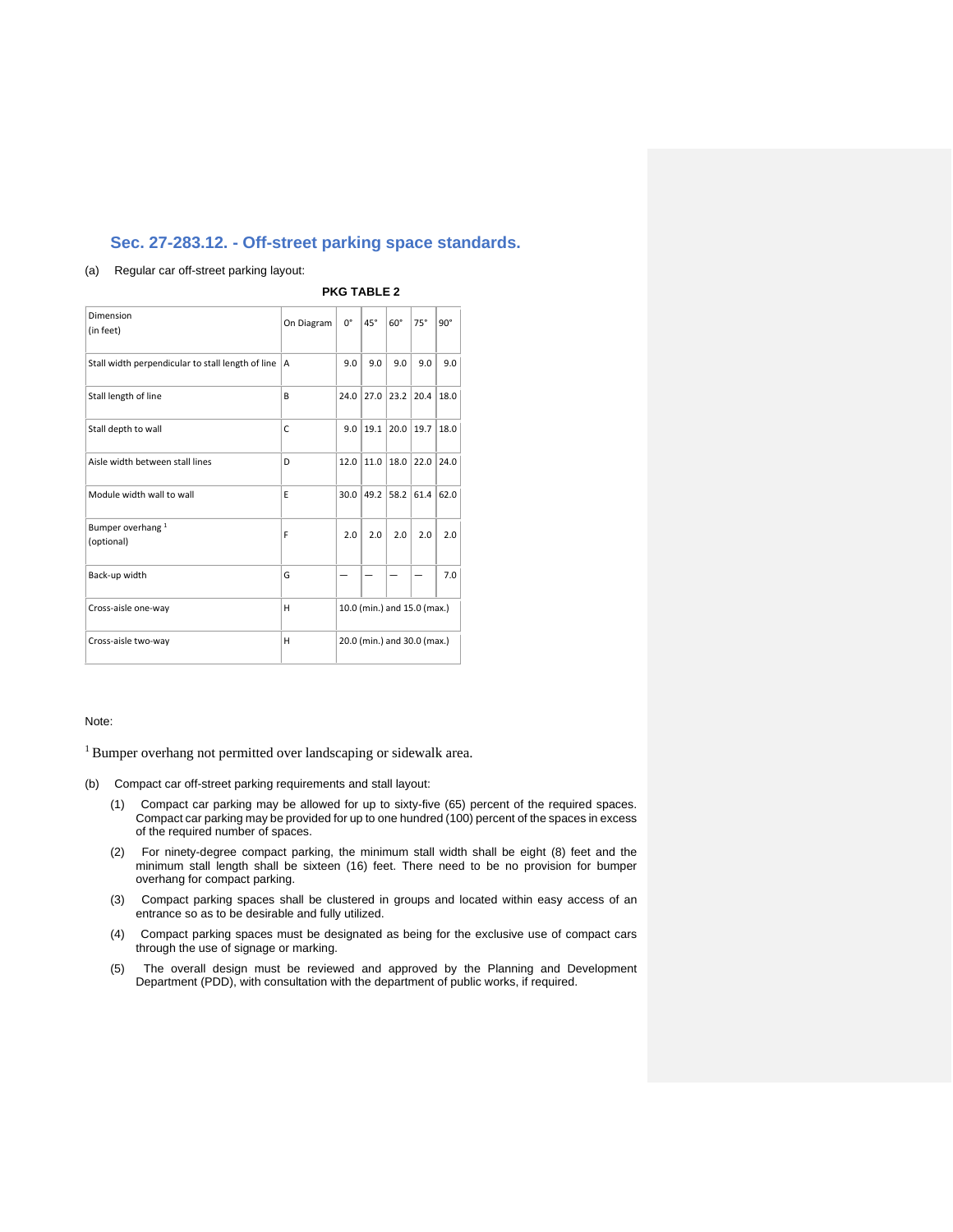- (6) The parking layout dimensions (in feet) for eight-foot compact parking stalls at various angle is shown below in PKG Table 3.
- (7) The off-street parking stall layout for compact cars is also controlled by PKG Graphic-2.

 $\overline{\phantom{a}}$ 

(8) Compact parking spaces shall not be utilized for single-family detached, semi-detached, attached, two-family, or multi-family townhouse style units, which are located within a garage or in tandem. Please refer to "27-283.12(a) Regular car off-street parking layout" for required dimensions.

| Dimension<br>(in feet)                              | On Diagram | $0^{\circ}$ | $45^\circ$ | $60^\circ$                  | $75^\circ$ | $90^\circ$ |
|-----------------------------------------------------|------------|-------------|------------|-----------------------------|------------|------------|
| Stall width perpendicular to stall length of line A |            | 8.0         | 8.0        | 8.0                         | 8.0        | 8.0        |
| Stall length of line                                | B          |             |            | 22.0 24.0 20.6 18.1         |            | 16.0       |
| Stall depth to wall                                 | C          | 8.0         |            | $17.0$ 17.8 17.5            |            | 16.0       |
| Aisle width between stall lines                     | D          |             |            | 12.0 11.0 18.0 22.0 24.0    |            |            |
| Module width wall to wall                           | E          |             |            | 28.0 45.0 53.6 57.0 56.0    |            |            |
| Bumper overhang (optional)                          | F          |             |            |                             |            |            |
| Back-up width                                       | G          |             |            |                             |            | 6.0        |
| Cross-aisle one-way                                 | н          |             |            | 10.0 (min.) and 15.0 (max.) |            |            |
| Cross-aisle two-way                                 | н          |             |            | 20.0 (min.) and 30.0 (max.) |            |            |

## **PKG TABLE 3 COMPACT CAR OFF-STREET PARKING LAYOUT**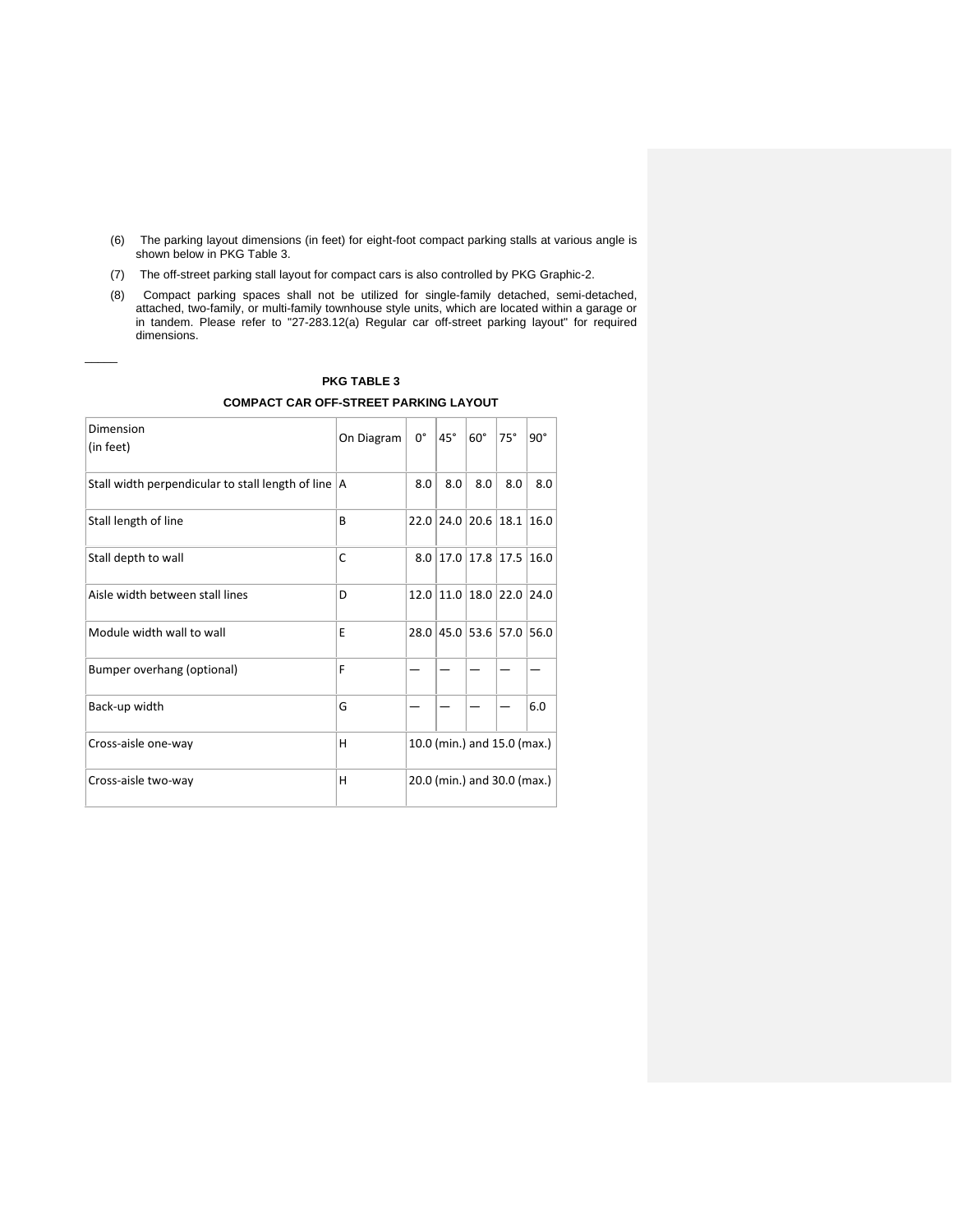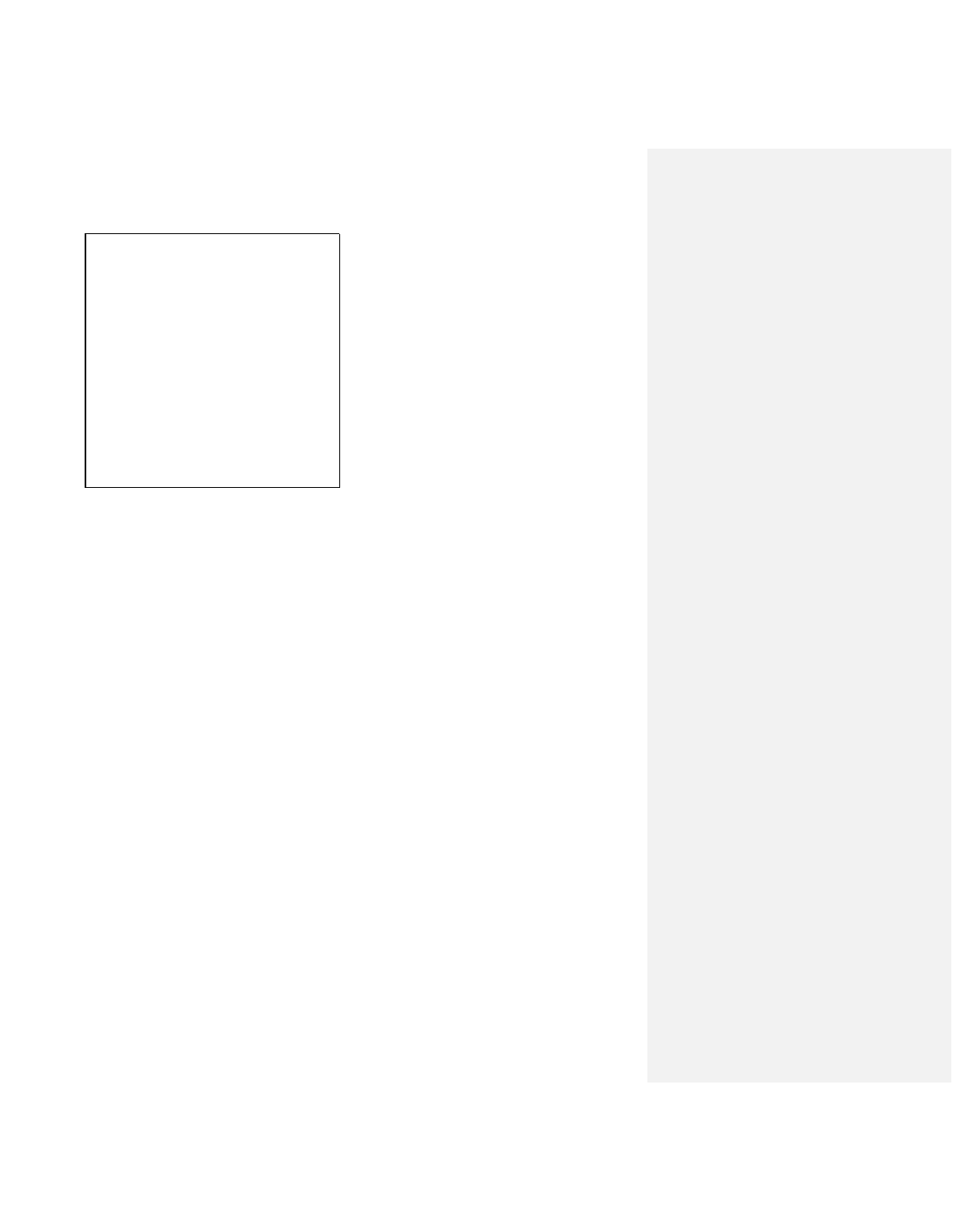

#### *Off-Street Parking Stall Layout—PKG Graphic-2*

- (c) Parking for the handicapped shall be provided in accordance with the provisions of the F.S. §§ 316.1955 and 316.1956 and shall be included in the minimum number of parking spaces required by this article.
- (d) All residential uses shall be required to provide a hard surface parking area, made of concrete and/or permeable paver material, within the private lot for all required parking spaces. In addition, the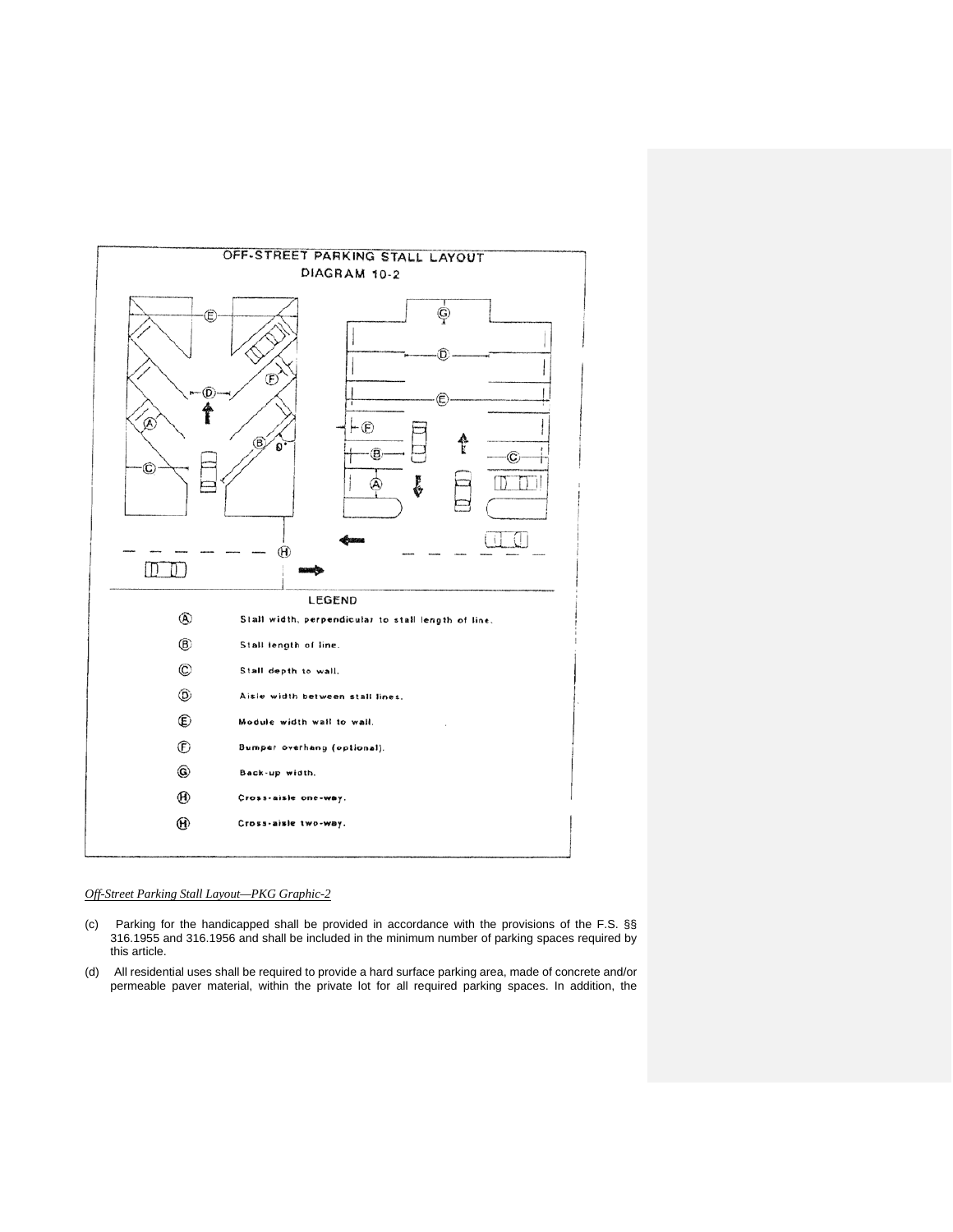driveway access (apron) located in the public right-of-way is required to be paved in order to preserve the edge of the roadway and protect it from erosion and damage.

- (e) All off-street parking lots shall be graded and drained so as to dispose of all surface water accumulated within the area, in accordance with this Code and the design standards of the department of public works.
- (f) Lighting, if provided, shall be directed away from public streets and residential areas and shall not be a hazard or distraction to motorists traveling on a street.
- (g) Sales, dead storage, repair, dismantling and service of motor vehicles shall not be permitted on offstreet parking spaces.
- (h) (1) All off-street parking spaces, including all areas for maneuvering, shall be located solely on private property and shall not utilize public property or public street rights-of-way, except for single-family detached, semidetached and attached uses and multi-family development with no more than four (4) units on the zoning lot. Single-family detached, semidetached and attached uses and multi-family development with no more than four (4) units on the zoning lot may utilize public rights-of-way for maneuvering, provided that all the following conditions are met:
	- a. The proposed use is a permitted or special use;
	- b. The parking spaces are located entirely on the zoning lot;
	- c. For single-family attached uses and multi-family development with no more than four (4) units on the zoning lot, the available traffic data must show that the traffic count on the street providing access is less than or equal to one thousand five hundred (1,500) vehicles per day. The traffic data shall be verified and approved by the department of public works.
	- (2) All off-street parking spaces may utilize public alley right-of-way for maneuvering into and out of a legally sized (per this section 27-283.12) parking space provided the following are met:
		- a. If the alley is unimproved, the developer must improve the alley per department of public works standards. Or, if the alley is already being accessed by other properties on the block, the alley must be evaluated by the department of public works to determine if the existing condition of the alley is able to support the additional traffic. The department of public works may require the developer to improve the alley.
		- b. The dimensional standards in this section must be met per PKG Table 2 and PKG Table 3. The total width of the public right-of-way of the alley may be counted toward the required aisle width. Modification to these standards may be approved by the manager of the transportation division provided safe ingress and egress to the parking space is demonstrated.
		- c. The access to the alley must be designed to ensure adequate visibility is provided per section 27-283.5.
- (i) All off-street parking areas shall be designed to provide safe and convenient circulation, in accordance with commonly accepted traffic engineering practices and subject to the review and approval of the director of the department of public works.
- (j) *Nonresidential parking lots and garages shall be designed to minimize impact to residential neighborhoods.* In connection herewith the following requirements shall apply to all nonresidential parking lots and garages.
	- Ingress and egress to nonresidential parking lots/garages shall be limited to arterial or collector streets, unless one (1) or more of the following conditions exist:
		- (a) The property fronts only local street(s); or
		- (b) Access to all adjacent arterial or collector street(s) is/are discouraged or rendered impracticable by another provision(s) of the City of Tampa Code; or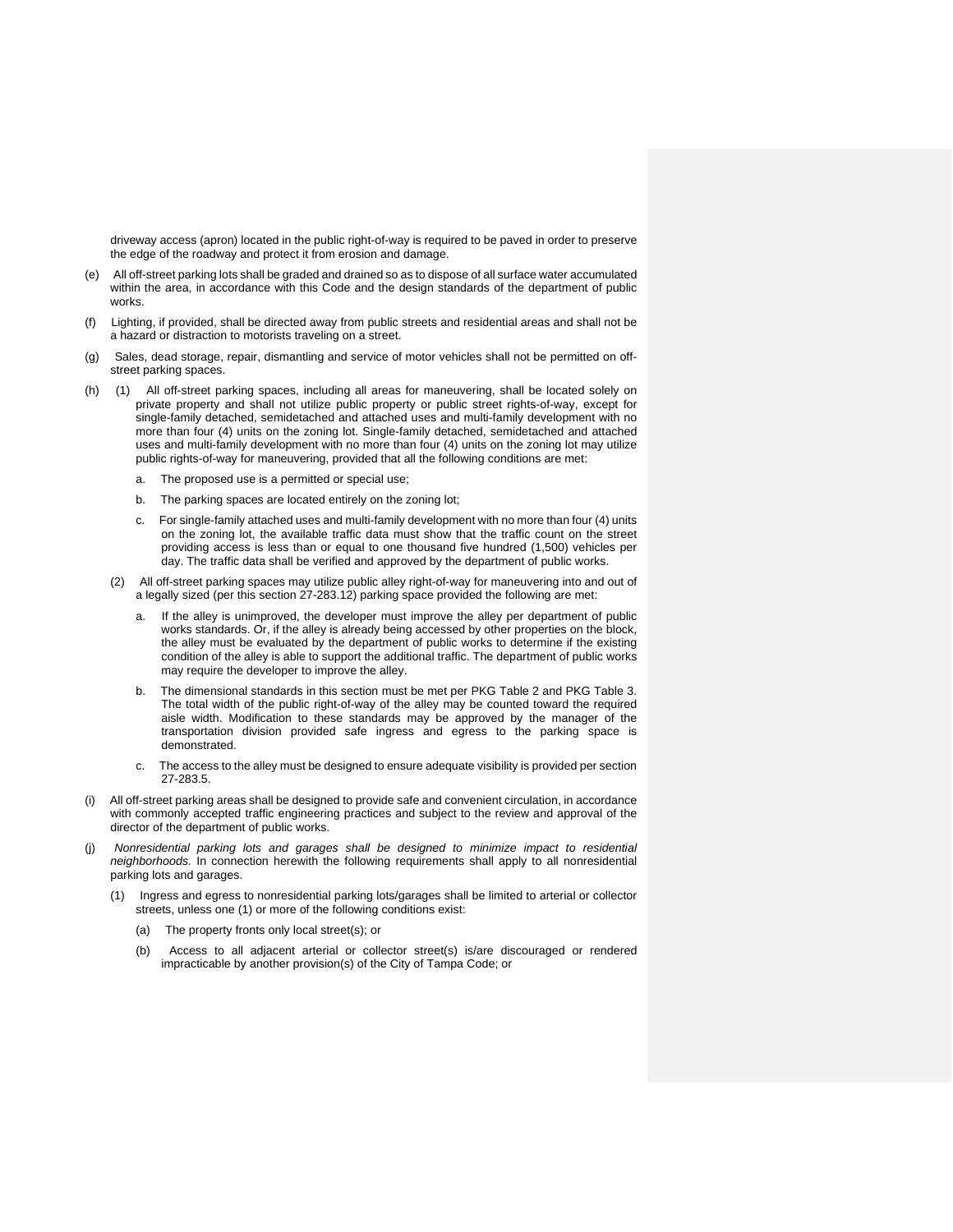- (c) Access to all adjacent arterial or collector street(s) is/are prohibited by the Florida Department of Transportation or another governmental entity; or
- No residentially zoned property exists on the affected segment of a local street where ingress and/or egress is proposed to a nonresidential parking lot or garage. For purposes hereof, the "affected segment of a local street" shall mean the segment of a local street where ingress and/or egress to a nonresidential parking lot or garage is proposed lying between the two (2) closest intersecting arterial or collector streets.

If one (1) or more of the conditions set forth above exist, then ingress and egress to the nonresidential parking lot or garage on a local street shall be permitted without requiring a waiver or special approval from the city; provided, however, the design and location of the ingress and egress to a nonresidential parking lot or garage on a local street shall comply with the requirements provided herein.

(2) In the event that none of the conditions contained in subsection  $27-283.12(j)(1)$  apply, the owner of the property on which the nonresidential parking lot or garage is or will be located may file an application with the city requesting a waiver allowing ingress and egress to a nonresidential parking lot or garage on a local street.

Applications for a waiver shall be filed with the Development Services Center and shall include the following information:

- (a) The name and address of the applicant;
- The name and address of the owner of the property on which the nonresidential parking lot is or will be located;
- (c) The legal description of the property;
- (d) Evidence that one or both of the conditions set forth below exist; and
- (e) A list of all property owners located within two hundred fifty (250) feet of the subject property based on information supplied by the Hillsborough County Property Appraiser's Office.

The Development Services Center shall transmit the application to the Transportation Division. The Transportation Division may grant a waiver allowing ingress and egress to a nonresidential parking lot or garage on a local street if the Transportation Division finds that one (1) or both of the following conditions exist:

- (a) The local street primarily serves commercial traffic; or
- (b) The Transportation Division determines that the failure to allow ingress/egress to a local street in addition to, or in lieu of, ingress/egress to an arterial or collector street, will have a significant detrimental impact on traffic flow or safety on surrounding streets.

The Transportation Division shall notify an applicant, in writing, of its decision on an application for a waiver of the driveway location requirements set forth herein. If the Transportation Division issues a written decision approving such a waiver, then the applicant must thereafter provide notice of that decision to the officially registered neighborhood association, as registered with the City of Tampa, in which the subject property is located, and to all other officially registered neighborhood associations that lie within two hundred fifty (250) feet, including roads and streets, in all directions from the subject property, and to his or her neighboring property owners within two hundred fifty (250) feet of the subject property consistent with those public notice procedures set forth in section 27-149(c)(2); however, the applicant must submit an affidavit regarding notification and certificate of mailing to the Transportation Division within ten (10) days of receipt of the Transportation Division's decision. In the event that the applicant fails to properly notice the waiver or fails to timely file the affidavit regarding notification and the certificate of mailing, then the waiver shall be denied. If the application for a waiver is denied for any reason, then no application for the same or similar waiver shall be accepted and considered by the city until three (3) months has elapsed since the date that the prior request for the same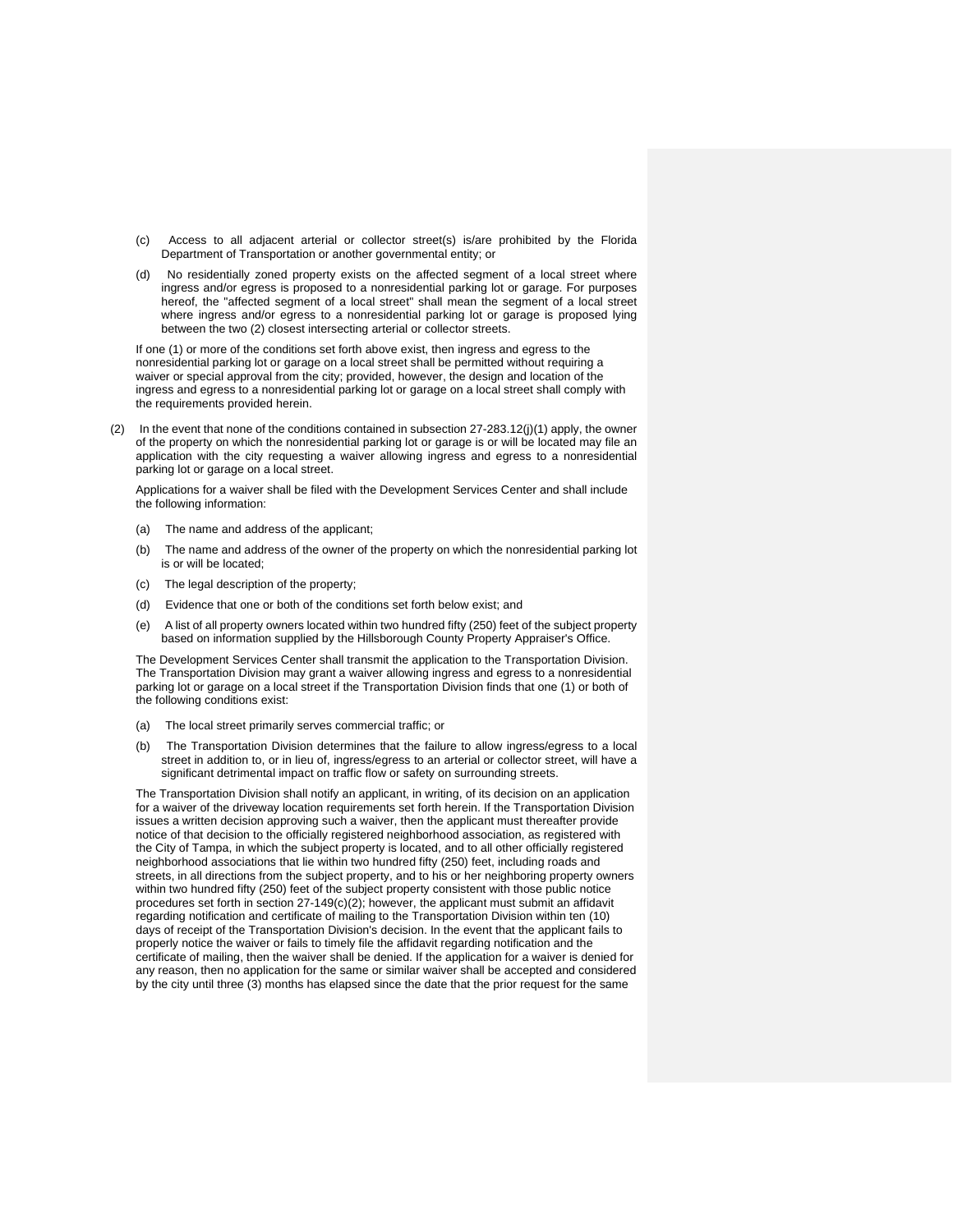or similar waiver was denied. Decisions of the Transportation Division in connection with an application for a waiver may be appealed by an applicant, an appointed representative of the registered neighborhood association, or the owner of property within two hundred fifty (250) feet of the subject property to the variance review board or the Architectural Review Commission (in historic districts, generally, or landmark sites) or the Barrio Latino Commission (in the Ybor City Historic District) in accordance with section 27-61(a). Any such appeal must be filed either within fifteen (15) days of the date of a letter from the Transportation Division denying the waiver, or within fifteen (15) days of the date of the certificate of mailing of notice of a decision approving a waiver, whichever is applicable. No permits shall be issued for construction or development until the applicable fifteen-day appeal period has lapsed, and if an appeal petition has been filed, until the appropriate board has rendered a final decision thereon.

- (3) In the event ingress and egress to a nonresidential parking lot or garage on a local street is allowed in accordance with the terms hereof (by waiver or otherwise) and the local street is adjacent to a residential neighborhood, then, to the extent practicable and safe the driveway shall be designed to channel traffic away from the residential neighborhood. This driveway may not exceed the minimum distance from an intersection as required by the department of public works.
- (4) A proposed development shall be exempt from the requirements of this subsection if it has received a final local development order as defined in the concurrency management system ordinance on or before January 31, 1990.
- (k) For all non-residential uses, half of the required number of off-street parking spaces shall be surfaced with asphalt or Portland cement binder pavement or an equivalent improvement so as to provide a durable and dustless surface. In making a determination as to the suitability of an equivalent improvement, the city traffic engineer shall find that such improvement:
	- (1) Provides a safe and permanent surface, suitable for the quantity and quality of traffic expected to use it; and
	- (2) Provides a surface that will accept permanent delineation of parking spaces, aisles, accessways and maneuvering areas; and
	- (3) Provides a surface that will not contribute to erosion or sedimentation, either on-site or off-site; and
	- (4) Provides a surface that meets the design standards of the department of public works; and
	- (5) Complies with applicable local, state, and federal regulations regarding access to and maneuverability within said areas for people with disabilities.

The balance of the required parking spaces shall be a hard rock surface or material deemed acceptable by the city traffic engineer, which shall be designed to include bumper stops or other department of public works approved methods of delineating parking spaces.

#### (l) [*Reserved.*] Bicycle parking layout

- (1) When bicycle parking is used to offset car parking requirements, each bicycle parking space shall be located no further than 100 feet from a practical entrance and consist of either:
- A shingle 36" X 72" clear space directly adjacent to a firmly-mounted rack capable of supporting a bicycle upright by its frame in two places; or

#### A secure enclosed bicycle locker.

- (2) Undulated, wave, spiral, schoolyard, coathanger and wheelwell racks or mounts shall not be used to offset car parking requirements.
- (m) [*Reserved.*]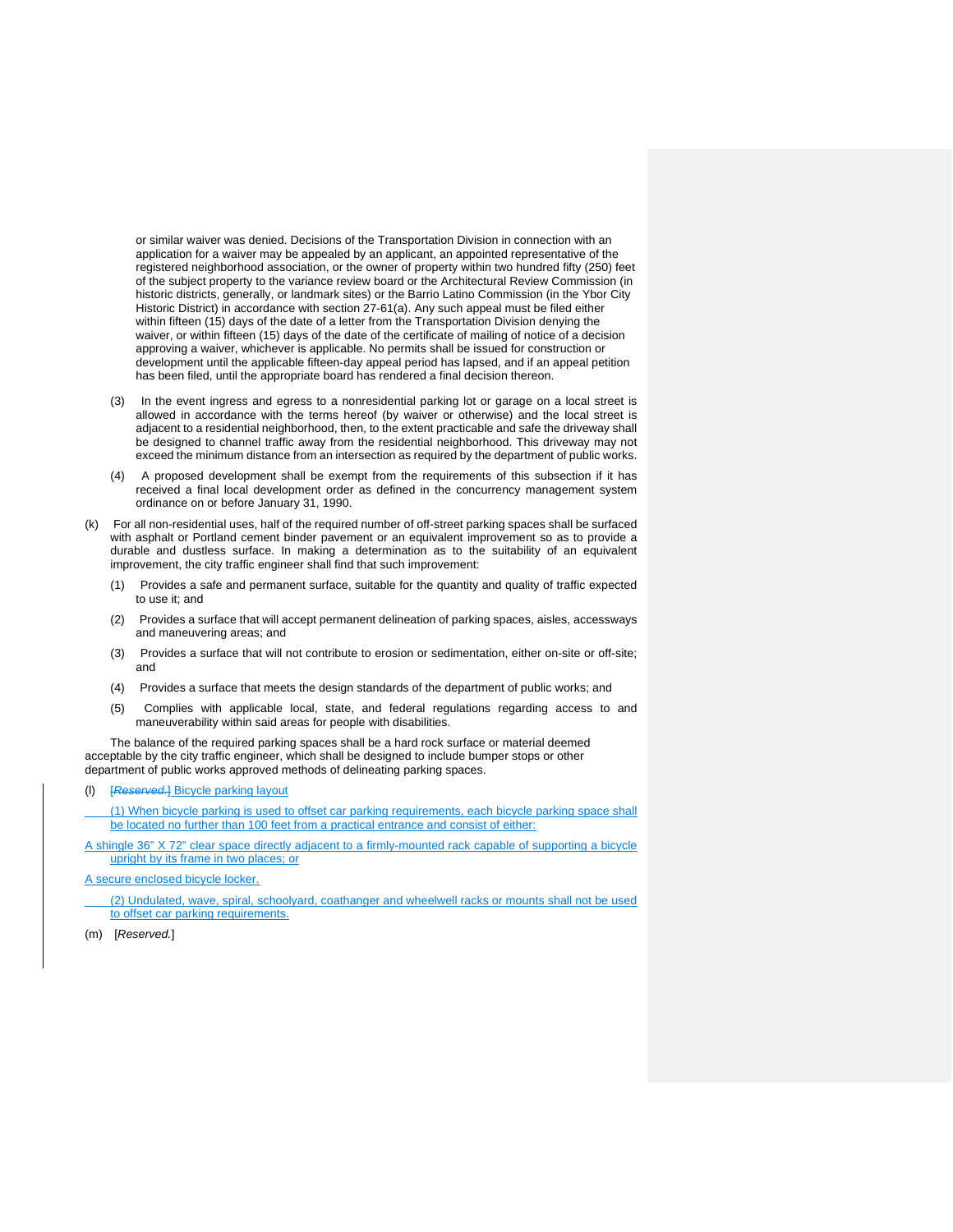## **Sec. 27-284.1.2. - Trees—Protected, grand, and exempt trees; measurement methods.**

- (a) *Protected trees.* Any tree species that meets the definition set forth in section 27-43 of the City Code is deemed a "protected" tree.
- (b) *Specimen trees.* Any tree species that meets the definition set forth in section 27-43 and is listed in Table 284.1.2 below is deemed a "specimen" tree. A specimen tree is a protected tree.
- (b) *Grand trees.* Any tree species, which meets the definition set forth in section 27-43 and is listed in Table 284.1.2 below, is deemed a "grand" tree. The natural resources coordinator may consider additional species as "grand," which possess similar characteristics, as described in the City Tree Matrix (refer to section 27-284.3.2).

| Table 284.1.2: Grand Tree Species   |                          |                       |  |
|-------------------------------------|--------------------------|-----------------------|--|
| <b>Scientific Name</b>              | <b>Common Name</b>       | <b>Florida Native</b> |  |
| Acer rubrum                         | Red Maple                | Yes                   |  |
| Carya glabra                        | Pignut Hickory           | Yes                   |  |
| Carya illinoensis                   | Pecan                    | No                    |  |
| Cinnamomum camphora                 | Camphor                  | No                    |  |
| Fraxinus tomentosa (sp. "profunda") | Pumpkin Ash              | Yes                   |  |
| Liquidambar styraciflua             | Sweetgum                 | Yes                   |  |
| Magnolia grandiflora                | Southern Magnolia        | Yes                   |  |
| Magnolia virginiana                 | Sweetbay Magnolia        | Yes                   |  |
| Nyssa sylvatica                     | Black Gum (Black Tupelo) | Yes                   |  |
| Pinus elliottii var densa           | Slash Pine               | Yes                   |  |
| Pinus palustris                     | Longleaf Pine            | Yes                   |  |
| Pinus taeda                         | Loblolly Pine            | Yes                   |  |
| Platanus occidentalis               | (American) Sycamore      | Yes                   |  |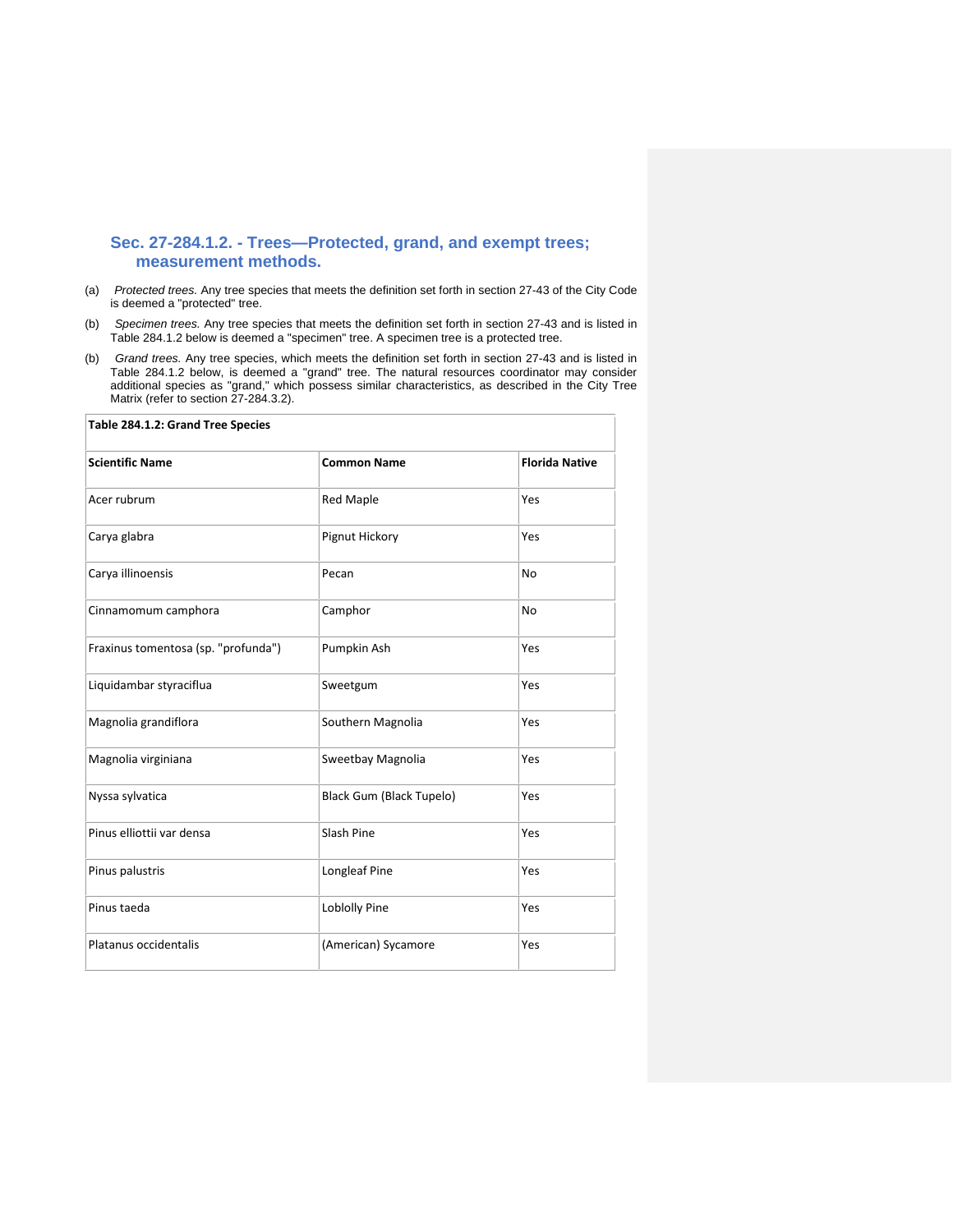| Quercus austrina                                                                                 | <b>Bluff Oak</b>              | Yes |  |  |
|--------------------------------------------------------------------------------------------------|-------------------------------|-----|--|--|
| Quercus durandii (sinuata)                                                                       | <b>Durand Oak</b>             | Yes |  |  |
| Quercus falcata                                                                                  | Southern Red Oak              | Yes |  |  |
| Quercus geminata                                                                                 | Sand Live Oak                 | Yes |  |  |
| Quercus laurifolia                                                                               | Laurel Oak (Diamond Leaf Oak) | Yes |  |  |
| Quercus michauxii                                                                                | Swamp Chestnut Oak            | Yes |  |  |
| Quercus virginiana                                                                               | Southern Live Oak (Live Oak)  | Yes |  |  |
| Taxodium ascendens                                                                               | Pondcypress                   | Yes |  |  |
| Taxodium distichum                                                                               | <b>Baldcypress</b>            | Yes |  |  |
| Ulmus alata                                                                                      | Winged Elm                    | Yes |  |  |
| Ulmus americana                                                                                  | American Elm                  | Yes |  |  |
| Notes:                                                                                           |                               |     |  |  |
| [1] Refer to section 27-43 for definition of "grand tree."                                       |                               |     |  |  |
| [2] Refer to section 27-284.1.2(d)(3) for specific conditions for Camphor (Cinnamomum camphora). |                               |     |  |  |

(c) *Measuring diameter at breast height (DBH).* Measuring the diameter at breast height ("DBH"), as defined in section 27-43, is a standard method of expressing the diameter of the trunk of a tree. Graphics 284.1.2-A through 284.1.2-E depict and describe the four (4) industry standard, accepted methods for measuring trunk diameter.

| 284.1.2-A: Straight Tree, on land with<br>minimal-to-no slope | 284.1.2-B: Sloped Tree, on land with<br>minimal-to-no slope | 284.1.2-C: Straight<br>Tree, on sloped<br>land |
|---------------------------------------------------------------|-------------------------------------------------------------|------------------------------------------------|
|---------------------------------------------------------------|-------------------------------------------------------------|------------------------------------------------|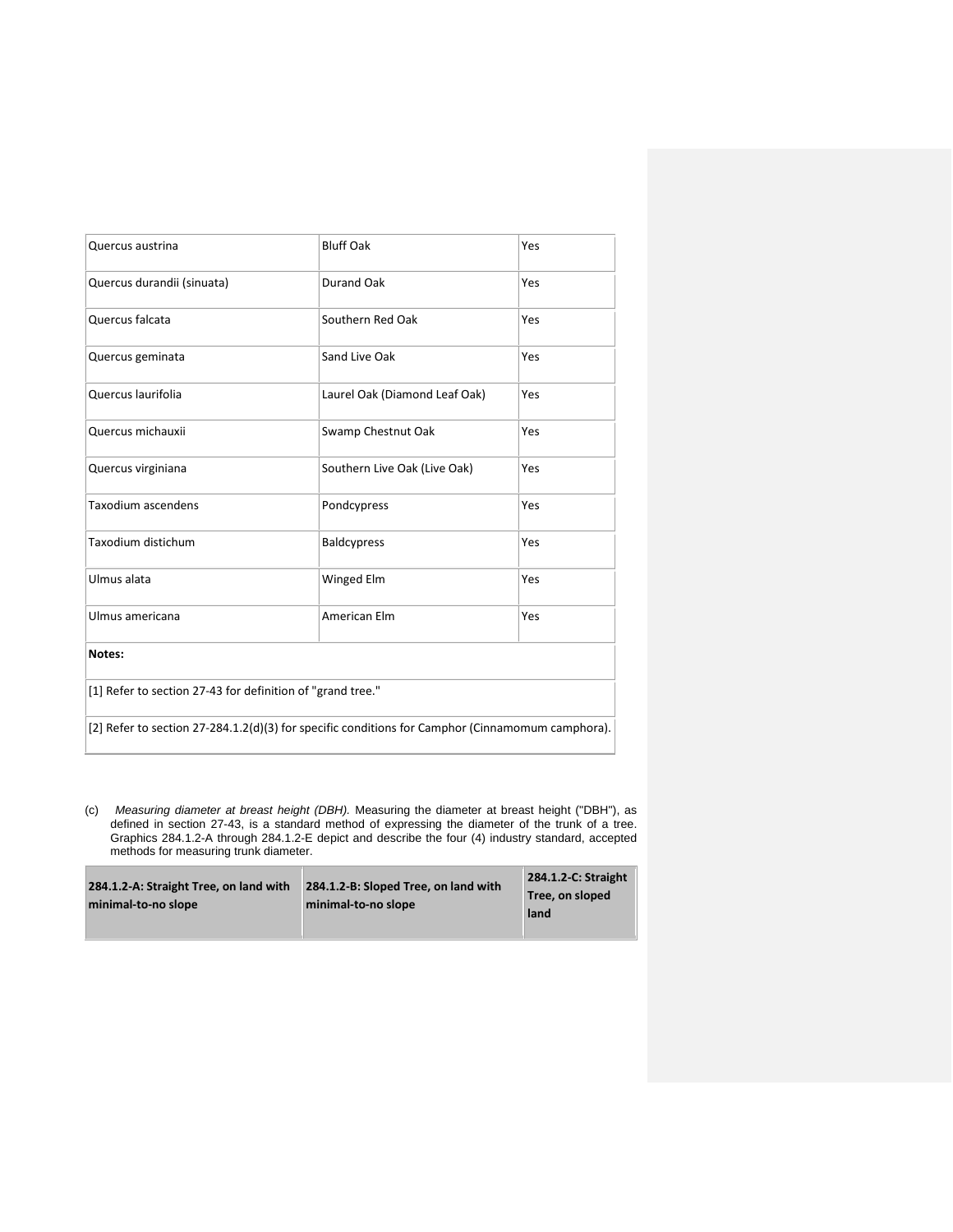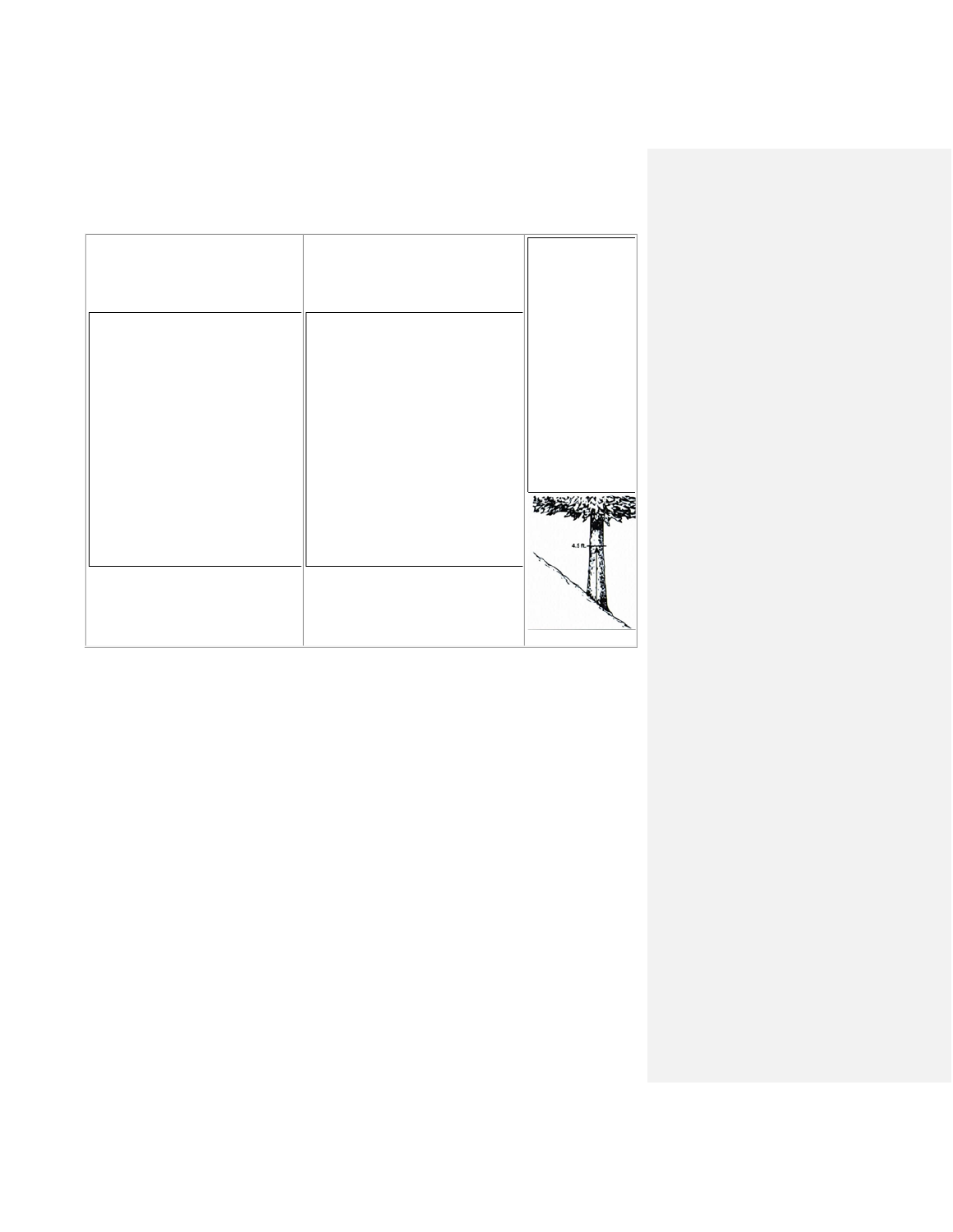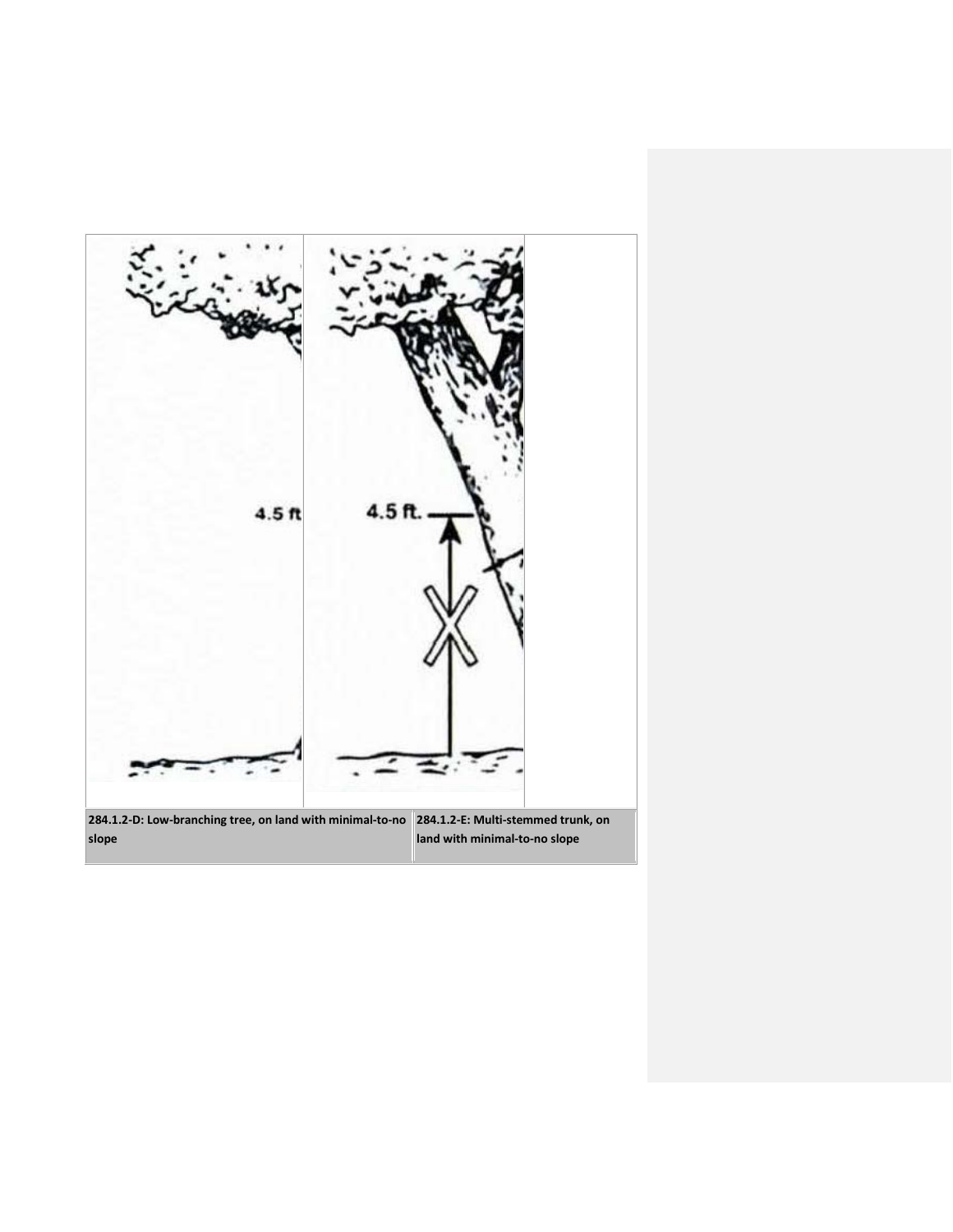

- (d) *Exempt trees—City wide.* Exempt trees, as defined in section 27-43 of the City Code, shall not require permit for removal and shall adhere to the following requirements:
	- (1) All Category I species, as listed on the Florida Exotic Pest Plant Council's 2017 List of Invasive Plant Species, with the exception of Camphor (Cinnamomum camphora), shall be required to be removed concurrent with any site work-related permit, unless otherwise approved by the natural resources coordinator or designee. Category I species shall not be factored into Tree Retention-Mitigation Equivalency Tables, as set forth in section 27-284.4.1, for any project or development. Refer to subsection (3) below for specific requirements related to Camphor.
	- (2) All Category II species, as listed on the Florida Exotic Pest Plant Council's 2017 List of Invasive Plant Species, if existing may remain in place or be planted as new, but no credit shall be factored into the Tree Retention-Mitigation Equivalency Tables, as set forth in section 27-284.4.1, for retention or planting such species.
	- (3) The camphor tree (Cinnamomum camphora) is classified as a Category I invasive species, according to the Florida Exotic Pest Plant Council's 2017 List of Invasive Plant Species. This tree species, however, has been successfully planted and maintained, under certain conditions, throughout the city. With strict adherence to the following criteria and conditions, the camphor tree provides benefits and ample crown footprint to the overall city urban forest canopy, and shall be deemed "protected" for purposes of mitigation (replacement) calculation and can reach 'grand' status for same, subject to the following: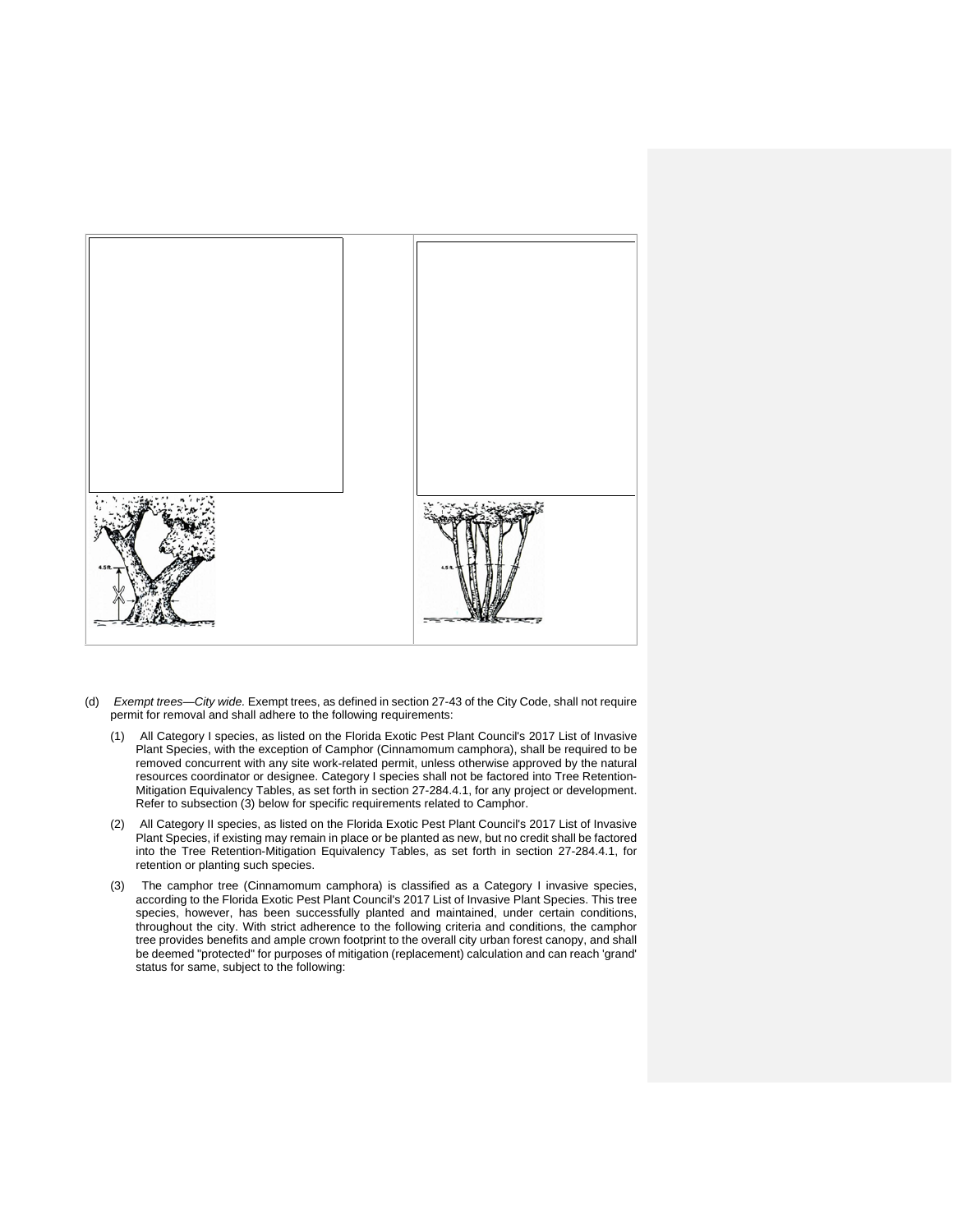- a. Standard "credit" awarded for retaining any camphor tree rated in excellent or good condition (protected or grand), that is not located within or proximate to (within fifty (50) feet of) any environmentally sensitive land (i.e. river, lake, bay, wetland, upland habitat, or significant wildlife corridor);
- b. Standard No "credit" awarded for planting any camphor tree (Florida Grade No. 1), that is not located within or proximate to (within fifty (50) feet of) any environmentally sensitive land (i.e. river, lake, bay, wetland, upland habitat, or significant wildlife corridor);
- c. Any camphor tree that is located within or proximate to such environmentally sensitive lands shall be required to be removed, and shall be factored into Tree Retention-Mitigation Equivalency Tables, as set forth in section 27-284.4.1, as a "debit"; and
- d. Regardless of size or location, camphor trees can be removed without performing any applicable public notice or any site development redesign, but shall adhere to mitigation requirements. Mitigation credits and debits for protected camphor trees shall be depreciated by the species rating.

(Ord. No. 2019-54, § 33(Exh. A), 4-18-2019)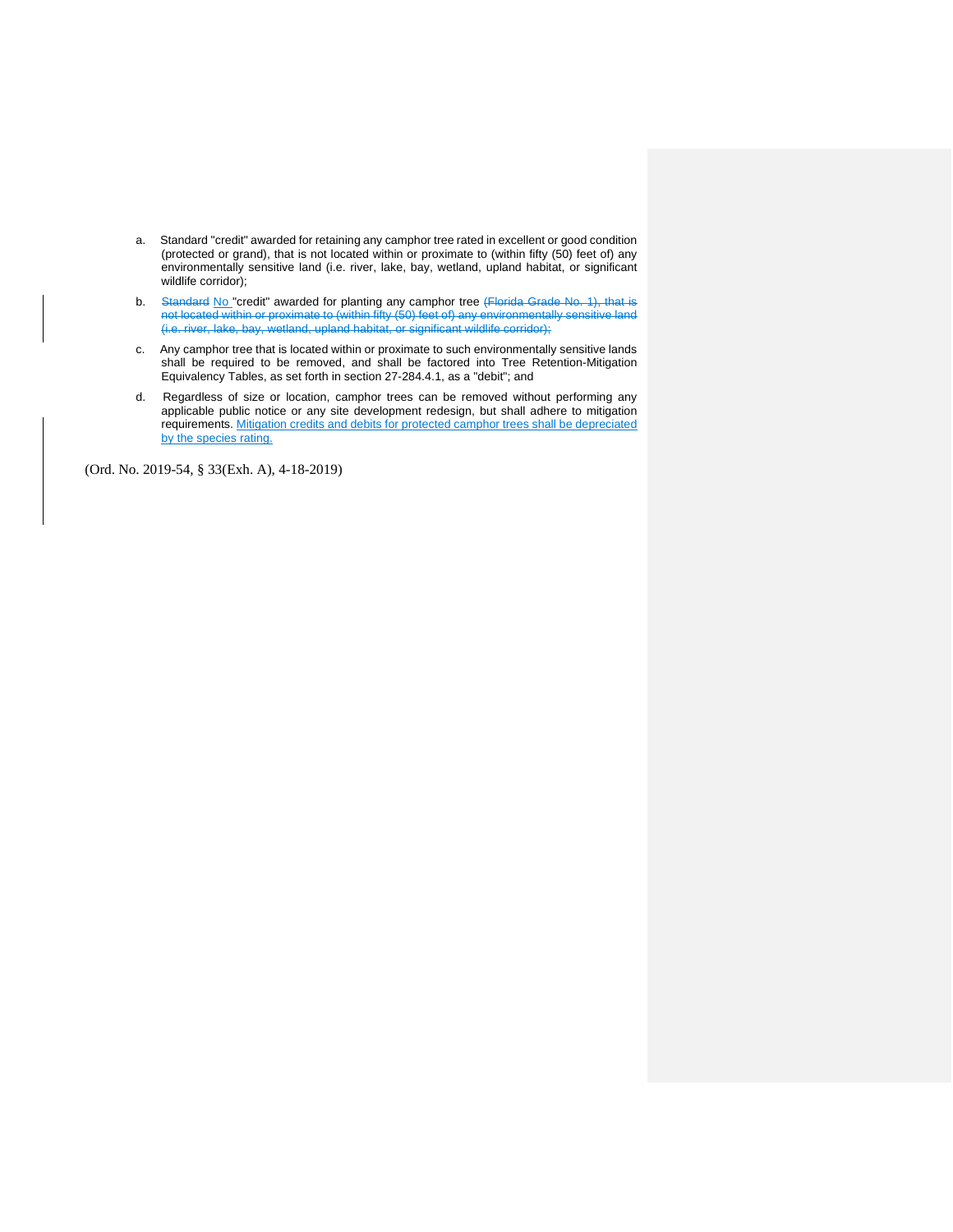## **Sec. 27-284.2.5. - Permit for grand tree removal; application; required documentation; standards and criteria for decision; inspections; petition for review.**

- (a) *Applicant, in general.* An application for grand tree removal shall be applied for by a person licensed, or otherwise authorized by the city, to remove and plant trees in the city. If no specific licensing requirements are established, then one (1) of the licensed professionals described in section 27- 284.2.1(b) must be designated as the applicant on such an application made to the city.
- (b) *Application contents.* Building permits shall not be issued without approved tree removal permits, where applicable. All applications for a tree removal permit shall include a tree survey, as defined in section 27-43. Arborist verification may be performed by the natural resources coordinator, or designee, or other arborist.
- (c) *Grand tree removal, in general.* It shall be unlawful for any person to cut down, remove, relocate, damage, destroy, or in any manner abuse any grand tree in the city, until such work is authorized by a permit issued by the PDD. An application for grand tree removal shall be granted by the appropriate board or commission, as provided in subsection (f) below, or by the natural resources coordinator or designee, when it is determined that criteria in Table 284.2.5 below have been met:

### **Table 284.2.5 General Standards for Approval of Grand Tree Removal**

In connection with the review and approval of applications for the removal of a grand tree, the following standards shall apply:

| <b>Type of Determination</b>                               | <b>Specific Review Criteria &amp; Conditions</b>                                                                                                                                                                                                                                                                                                                                                                                                                                                                                                                                                                                                                                        |  |  |
|------------------------------------------------------------|-----------------------------------------------------------------------------------------------------------------------------------------------------------------------------------------------------------------------------------------------------------------------------------------------------------------------------------------------------------------------------------------------------------------------------------------------------------------------------------------------------------------------------------------------------------------------------------------------------------------------------------------------------------------------------------------|--|--|
| Existing tree condition<br>based on arborist<br>evaluation | Permitted for removal, if: Tree is deemed "Hazardous" based on<br>determination of natural resources coordinator or designee, using the<br>"Tree Condition Evaluation Form," set forth in the Technical Manual. [1, 3i,<br>4, 6, 7                                                                                                                                                                                                                                                                                                                                                                                                                                                      |  |  |
|                                                            | 1. Determination that a grand tree has grown and caused, or will likely<br>grow within one (1) year, in such a manner that it will cause structural<br>damage to the foundation, structural walls, or structural roof of an<br>existing, permanent building. [2]                                                                                                                                                                                                                                                                                                                                                                                                                        |  |  |
| Causing structural<br>damage to existing<br>building       | 2. Application for a permit for demolition of the existing building, for<br>which the grand tree was removed, within two (2) years from the tree<br>removal permit approval date, shall create a rebuttable presumption that<br>the tree removal permit was fraudulently obtained. An applicant for<br>demolition may rebut the presumption by showing additional facts<br>discovered after the tree removal permit was obtained that necessitated<br>the demolition. If the applicant for demolition fails to show that the tree<br>removal permit was not fraudulently obtained, then the tree removal<br>permit shall be revoked and the applicant shall be required to apply for an |  |  |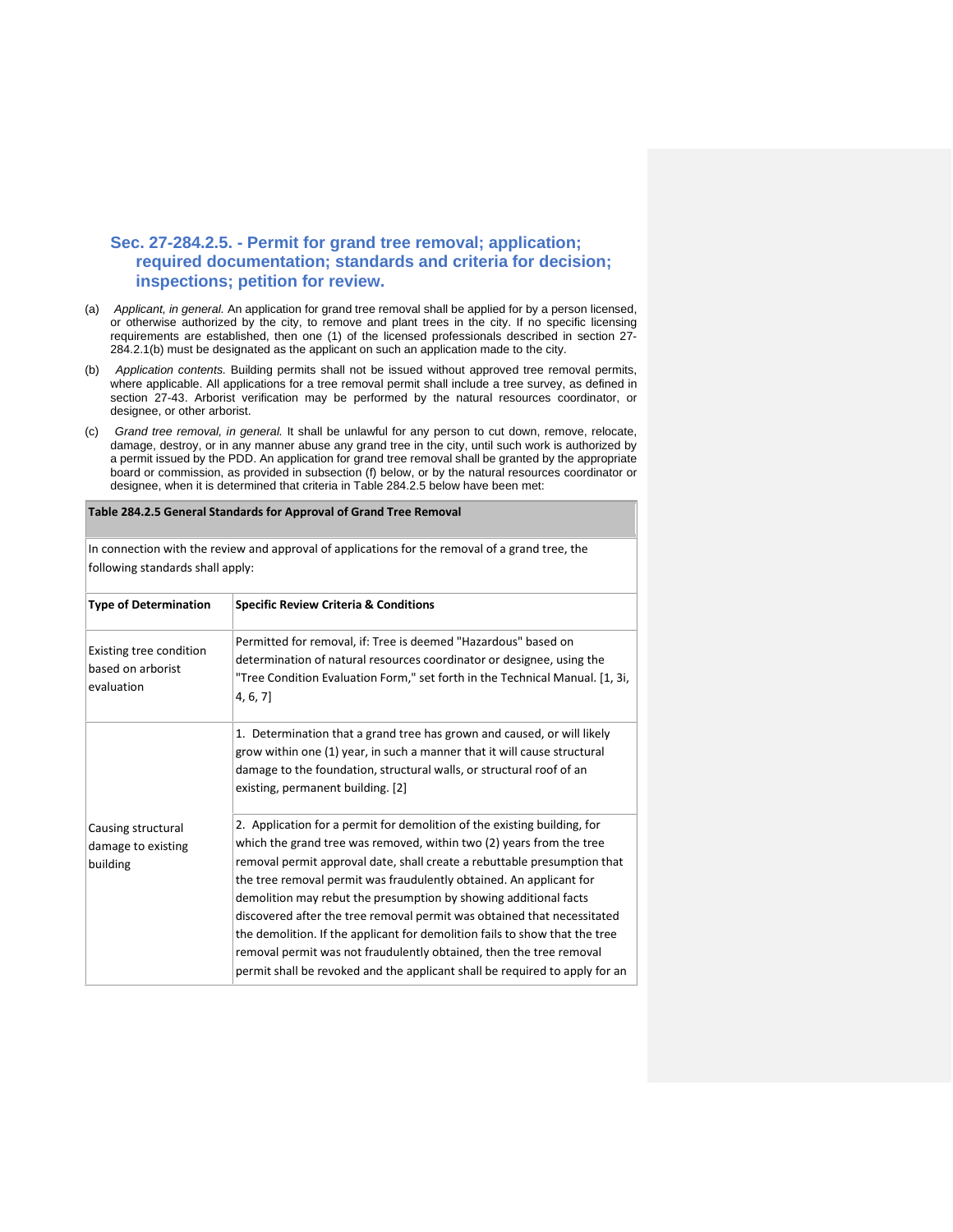|                                                                                               | after-the-fact tree removal permit for construction activity impacts based<br>on the new, planned construction. If the after-the-fact tree removal permit<br>is denied, enforcement proceedings will begin as provided in subdivision 7<br>as if no tree removal permit was granted.                                                                                                                                                                                                                        |
|-----------------------------------------------------------------------------------------------|-------------------------------------------------------------------------------------------------------------------------------------------------------------------------------------------------------------------------------------------------------------------------------------------------------------------------------------------------------------------------------------------------------------------------------------------------------------------------------------------------------------|
| <b>Emergency hazardous</b><br>tree removal                                                    | Refer to section 27-284.2.7 for procedure.                                                                                                                                                                                                                                                                                                                                                                                                                                                                  |
| Tree Removal Zone (TRZ)<br>for small lots [1, 3ii]                                            | Only on TRZ eligible lots, a grand tree that has all or the majority of its<br>trunk, determined at DBH, within the TRZ may be removed if the footprint<br>of a proposed principal structure/building, or addition of heated floor area<br>to an existing principal structure/building, conflicts (as shown on the<br>construction plans of the related building permit) with a fifteen-foot radius<br>of the grand tree's trunk, said radius to be measured outwards from the<br>edge of the trunk at DBH. |
| Other construction<br>activity impact(s) (board<br>or commission approval<br>required) [3iii] | 1. A grand tree may be rendered "hazardous," due to impacts of certain<br>construction activity, if (combination of a. and c., or b. and c. is required<br>for approval of permit for tree removal based on "construction activity<br>impact(s)"):                                                                                                                                                                                                                                                          |
|                                                                                               | a. Proposed building footprint of a building/structure or addition<br>thereto, which adheres to the standard setback/yard and height<br>requirements of the subject zoning district (without variance or exception),<br>or a vehicular use area that would impact the structural stability and<br>condition of the tree (root system, trunk, canopy), to such a degree that<br>the tree would be irreversibly or irreparably damaged [5]; or                                                                |
|                                                                                               | b. Proposed, installation of an underground utility main line, which<br>adheres to applicable local, state, and federal requirements for location<br>and clearance, would impact the structural stability and condition of the<br>tree (root system, trunk, canopy), to such a degree that the tree would be<br>irreversibly or irreparably damaged; and                                                                                                                                                    |
|                                                                                               | c. The applicant has demonstrated that there is no other reasonable<br>reconfiguration [5] of the applicable, proposed development components.                                                                                                                                                                                                                                                                                                                                                              |
| Notes:                                                                                        |                                                                                                                                                                                                                                                                                                                                                                                                                                                                                                             |

 $\vert$  [1] Refer to section 27-43 for defined terms.

 $\overline{\phantom{a}}$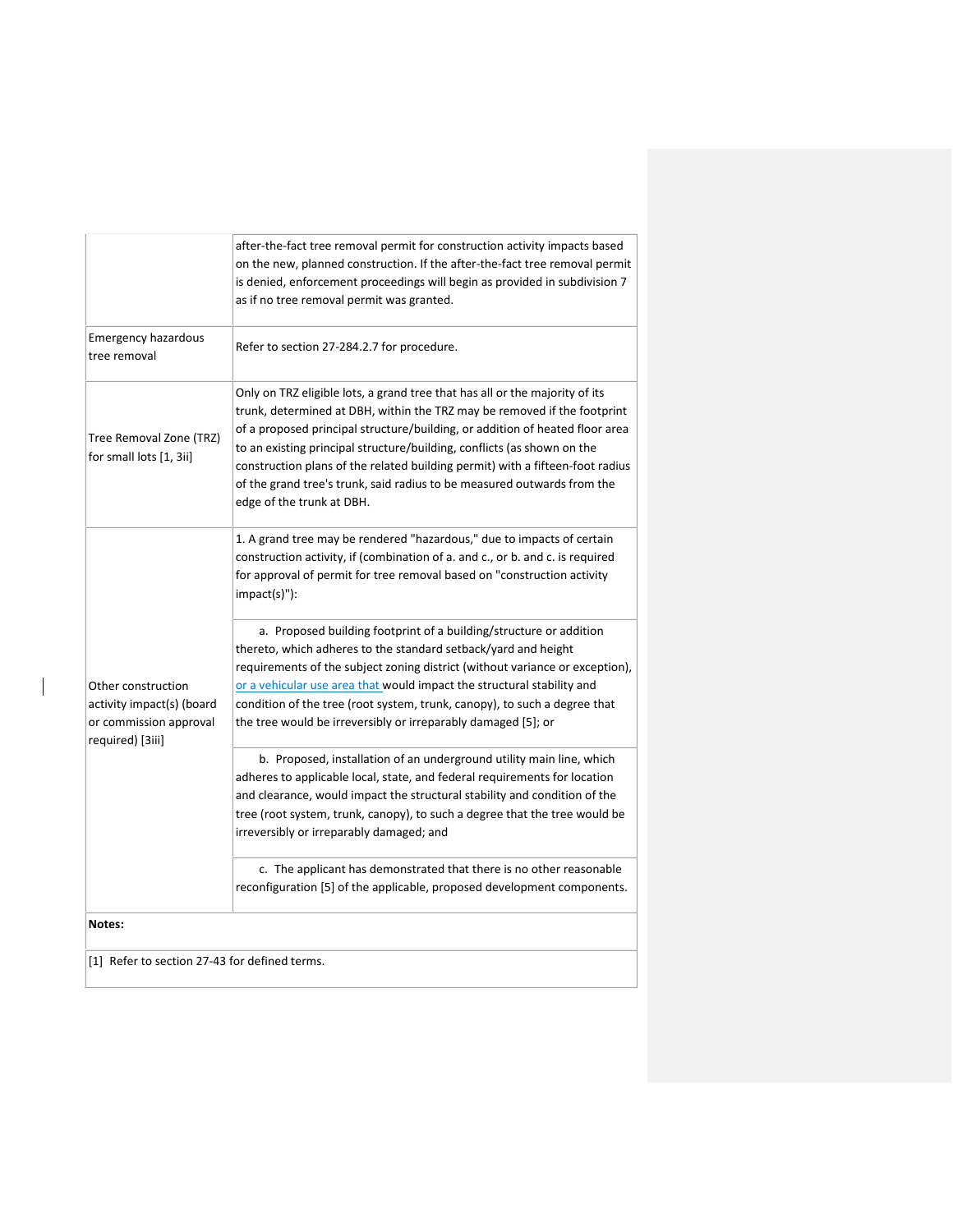[2] Determination regarding tree condition made by natural resources coordinator; determination regarding structural damage of existing building made by building official.

[3] i. Refer to section 27-284.2.5(h) for application procedures.

ii. Refer to section 27-284.2.5(g) for application procedures.

iii. Refer to section 27-284.2.5(f) for application procedures.

[4] Trees rendered "hazardous" shall not be removed from the site, until construction activity has been granted a permit to and has commenced. Such trees shall be removed from the site prior to issuance of any certificate of occupancy or certificate of completion for the subject construction activity. Trees deemed "hazardous" and permitted for removal shall be removed from the site prior to issuance of any certificate of occupancy or certificate of completion for the subject construction activity.

[5] Reasonable reconfiguration includes:

 i. When feasible, encroaching up to the critical root zone with root pruning and utilizing a suspended floor and structural foundation piers located as to minimize damage to the tree(s)' root system(s); and

 ii. Altering the proposed placement, orientation, or height of any building or structure, or altering the structure size (area/volume/height) to prevent rendering a grand tree hazardous, provided that:

 1. The structure location is not adjusted more than allowed by a design exception, as provided in section 27-60,

 2. There is no change in the number of stories proposed and the height of the structure is increased by no more than allowed by a design exception to the height for the structure, and

 3. The internal flow or function of the structure is not adversely altered by the reconfiguration.

 iii. altering the proposed placement/height of any mainline utility, onsite or within existing right-of-way, to meet minimum tree protection zone(s), provided that such alteration does not impact utility function or safety;

 iv. altering the proposed placement/size of any vehicular access to meet minimum tree protection zone(s), provided such alteration does not render the function, visibility, and/or safety of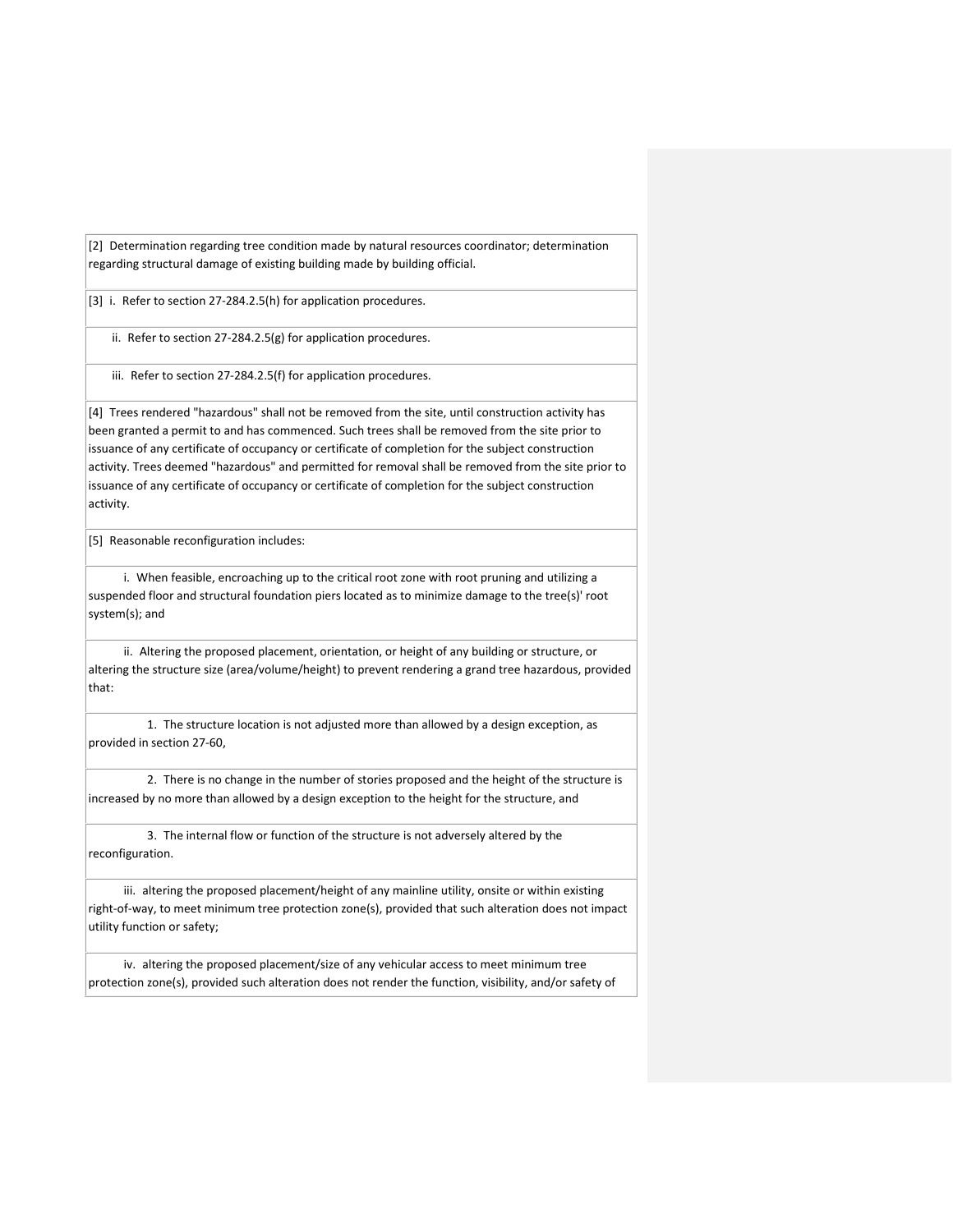the access as noncompliant with applicable city technical standards. Provision of minimum tree protection zone(s) may be considered a factor in granting (an) alternative design exception(s) to setbacks/yards, height, and/or vehicle access standards (refer to sections 27-60 and 22-319).

[6] The natural resources coordinator or designee may recommend the pruning of a grand tree in lieu of removing the grand tree, if such pruning will adequately address the hazardous condition.

[7] Refer to section 27-284.2.5(h) for notice requirements.

- (d) *Tree mitigation (replacement/contribution), in general.* Unless otherwise exempt in this division, removal of any grand tree from any public or private lands or right-of-way, is subject to the tree mitigation requirements set forth in sections 27-284.4 through 27-284.4.2. Each and every day that a person fails to mitigate as required will constitute a separate violation.
- (e) *Grand tree damage or destruction.* If a grand tree is unlawfully damaged but not destroyed, then the property owner or the person responsible shall hire an arborist to take appropriate corrective action to restore the tree. If the grand tree cannot be restored or is unlawfully destroyed, and parts thereof remain, the destroyed tree shall be completely removed from the site and mitigated for according to sections 27-284.4 through 27-284.4.2.
- (f) *Quasi-judicial hearing; grand tree(s) removed due to construction activity impact.* Grand trees may be removed after application and granting of a variance by the appropriate board and/or commission as provided in section 27-76.
	- (1) Applications for variances for non-hazardous grand tree removal permit shall be filed with the zoning administrator. Applications shall be submitted on forms provided by zoning administrator, and shall include the following information:
		- a. A tree survey, as defined in section 27-43. Arborist verification may be performed by the natural resources coordinator, or designee, or other arborist;
		- b. A site plan, drawn to-scale, depicting the proposed building(s)/structure(s) (new construction and/or building additions), and including:
			- 1. The applicable setbacks/yards for the building(s), structure(s), and/or addition(s);
			- 2. The reductions in setbacks/yards for the building(s), structure(s), and/or addition(s) allowed by section 27-156 Table 4-2 n.7, or allowed by an alternative design exception, as provided in section 27-60;
			- 3. The height and number of stories for each proposed building/structure/addition;
			- 4. The approximate location and height of any limbs over the buildable area measuring four (4) inches or greater in diameter, as measured twelve (12) inches from the base of the limb; and
			- 5. Any easements, curb cuts, underground facilities, or other encumbrances that would prevent the shifting of the proposed building(s), structure(s), and/or addition(s) on the property.

The corners of the proposed building(s)/structure(s)/addition(s) shall be staked at the site. If the corners are not staked prior to field inspection by the natural resources coordinator, or designee, an additional fifteen (15) days shall be added to the review period set forth in section 27-284.2.5(f)(2) below.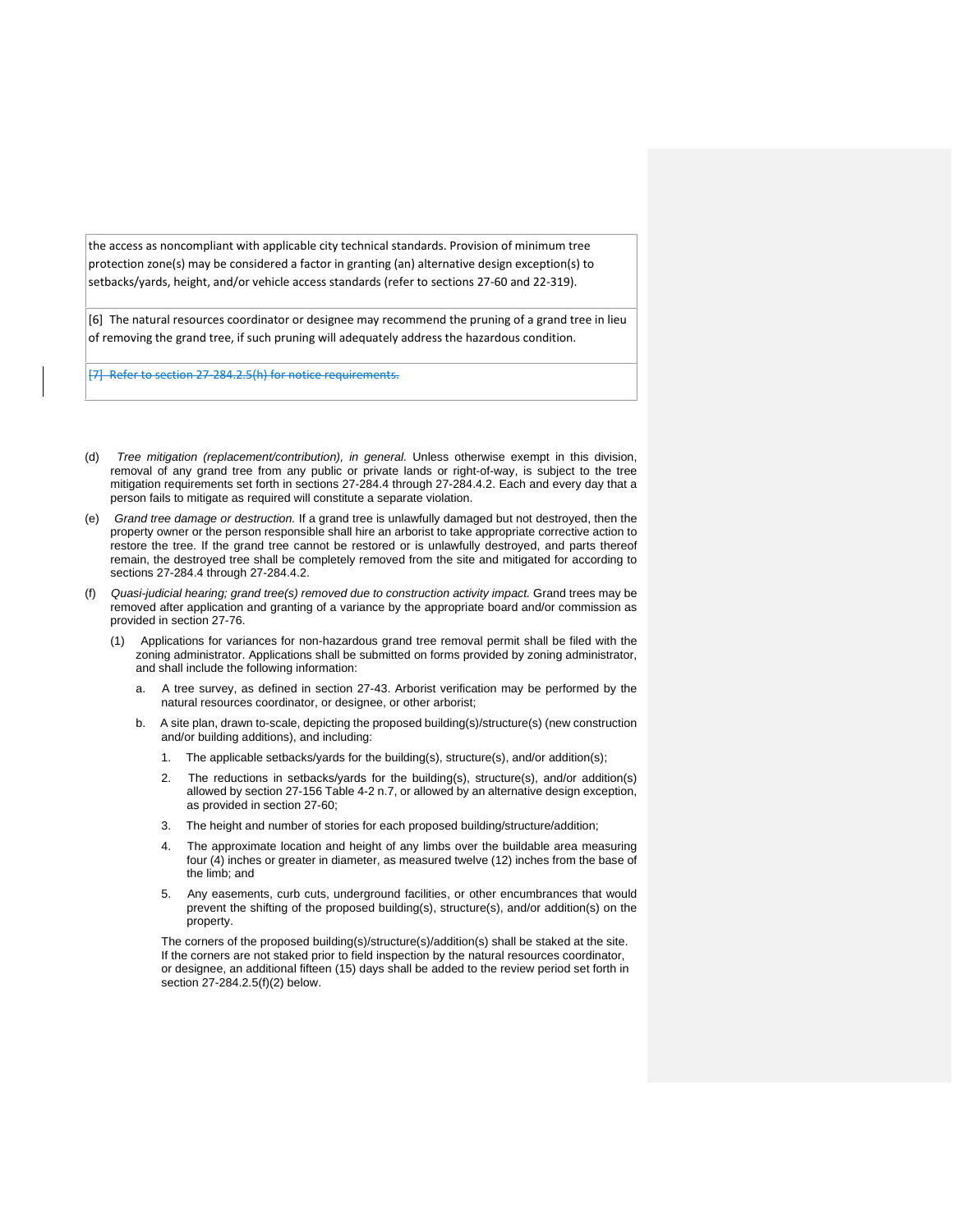(2) Within thirty (30) days after receipt of a complete application for a grand tree removal, the natural resources coordinator, or designee, will forward the grand tree evaluation(s) and a recommendation of whether the proposed building(s)/structure(s)/addition(s) can be reasonably reconfigured to save the grand tree(s) requested for removal to the applicable administrator for the appropriate board or commission for scheduling of the public hearing and processing as a variance. Incomplete applications shall be marked incomplete and will not be forwarded for scheduling of a public hearing until thirty (30) days after the application is determined to be complete.

For applications for grand tree removal for an accessory building/structure, the appropriate administrator shall prepare and include in the staff report an aerial map with zoning overlay depicting the existing development pattern in a radius of one thousand three hundred twenty (1,320) feet (one-fourth (¼) of a mile) of the subject property.

- (3) *Public notice.* After the recommendation is forwarded to the appropriate administrator, the administrator shall notify the applicant of the public hearing date. The applicant shall then complete notice as provided for in section 27-149 with supplemental notice provided in section 27-149(c)(1) (mailed notice) and subsection (c)(2) (posted notice). Pursuant to section 27- 149(c)(3), the applicant shall file the required affidavit of compliance with the administrator.
- (4) *Consideration by the board or commission.* At the public hearing, the board or commission shall consider the following factors in deciding whether to grant or deny the tree removal application:
	- a. The impact of the proposed building/structure building area on the impacted tree(s), as shown by a survey or drawing of the parcel of property (to scale) accurately depicting the location, crown spread, and crown spread area, of the tree(s), including the minimum protective root zone around the tree(s);
	- b. Whether the proposed building(s)/structure(s) can be reasonably reconfigured, as defined in Table 284.2.5 to preserve the grand tree(s) requested for removal, including the recommendation by the natural resources coordinator, or designee;
	- c. Whether the reduction of required setbacks for the primary building(s)/structure(s) as provided in section 27-156 Table 4-2 note 7 will allow relocation of the building(s)/structure(s) sufficient to preserve the grand tree(s) requested for removal;
	- d. Whether alternative construction methods can be utilized to preserve the grand tree(s) requested for removal up to the critical root zone;
	- e. The cost of utilizing any alternative construction methods and the reduction in use and value of the proposed building(s)/structure(s) necessary to save the tree compared to the tree condition shown on the hazard evaluation form; and
	- f. For any removal applications for an accessory building(s)/structure(s) (new construction and/or building additions), the board or commission shall also consider the existing development pattern of similar accessory building(s)/structure(s) in a radius of one thousand three hundred twenty (1,320) feet (one-fourth  $\binom{1}{4}$  of a mile) of the subject property. Only properties that are within the same zoning district and same use type(s) may be considered in making this determination.
- (5) The applicant shall be notified of the decision as provided in section 27-81, and the decision may be appealed in accordance with section 27-61.
- (g) *Tree removal zone (natural resources coordinator).* Grand trees may be removed after application to the natural resources coordinator.
	- Applications for grand tree removal within the tree removal zone shall be filed, in association with a building permit, with the natural resources coordinator. Applications shall be submitted on forms provided by natural resources coordinator, and shall include the following information:
		- a. A tree survey, as defined in section 27-43. Arborist verification may be performed by the natural resources coordinator, or designee, or other arborist;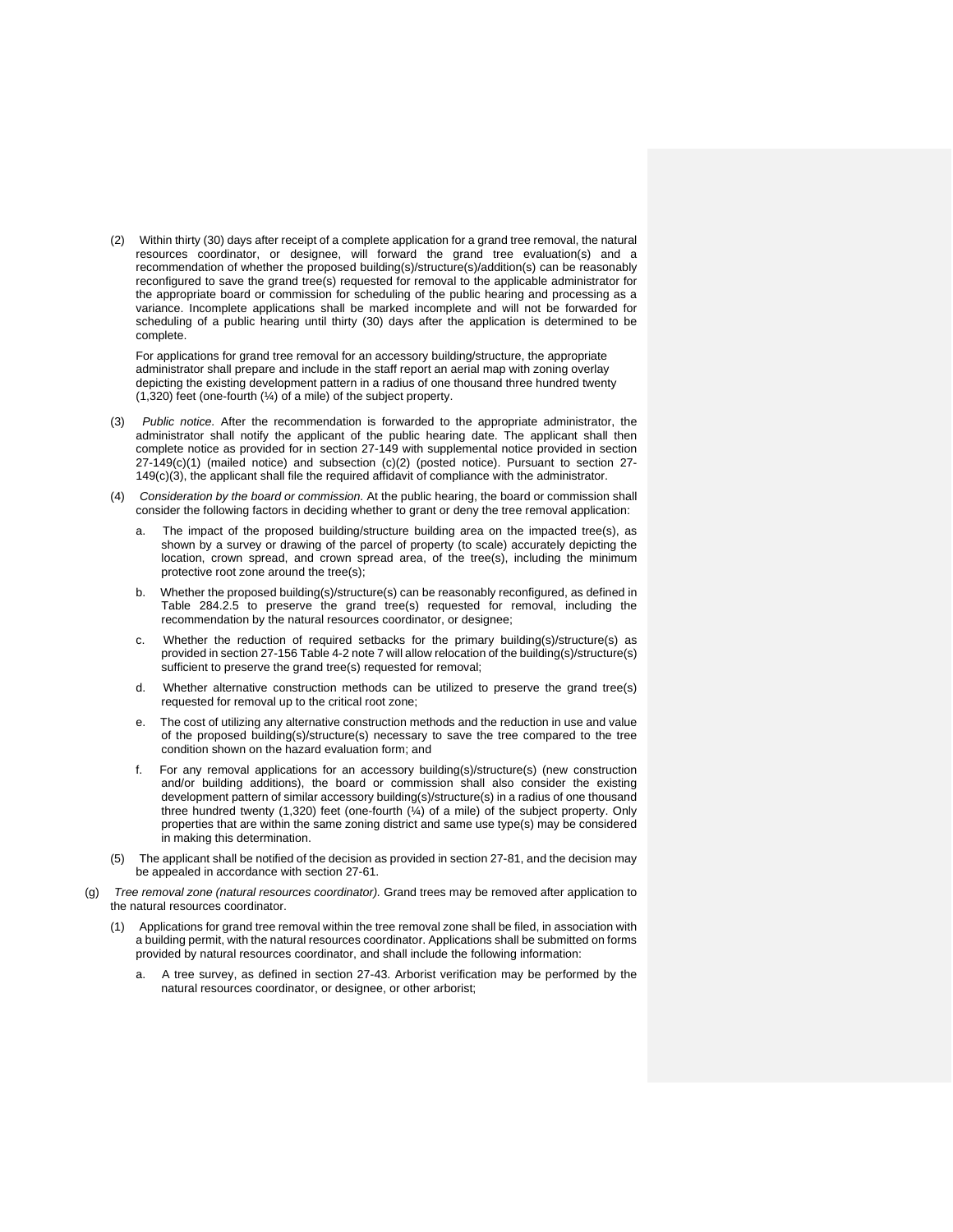- b. A site plan, drawn to-scale, depicting the proposed principal building(s)/structure(s) (new construction and/or building additions), and including:
	- 1. The applicable principal structure setbacks;
	- 2. The tree removal zone (TRZ);
	- 3. The location of the existing protected, specimen, and/or grand trees located on or within twenty (20) feet of the boundary of the parcel, as shown on the tree survey;
	- 4. A graphical depiction of any easements, curb cuts, underground facilities, or other encumbrances that would prevent the shifting of the proposed building(s)/structure(s) on the property.
- (2) The natural resources coordinator, or designee, shall review the application and determine whether the proposed primary building(s)/structure(s) may be placed within the buildable area of the parcel, without any alteration or reconfiguration of the proposed primary building(s)/structure(s), in order to prevent the proposed primary building(s)/structure(s) from encroaching into a fifteen-foot radius of the tree trunk, measured from the outside of the trunk at DBH. The natural resources coordinator, or designee, shall grant a tree removal permit for all trees with the majority of the trunk within the tree removal zone when the proposed primary building(s)/structure(s) cannot be placed within the buildable area without encroaching into the fifteen-foot radius of the grand tree(s).
- (h) *Hazardous grand tree removal (natural resources coordinator).* The applicant shall may complete notice as provided for in section 27-149 with supplemental notice provided per section 27-149(c)(1) (mailed notice). Per section  $27-149(c)(3)$ , the applicant shall may file the required affidavit of compliance with the natural resources coordinator. The natural resources coordinator, or designee, shall grant or deny the application within fifteen (15) working days of the filing of the affidavit of compliance. The decision may be appealed in accordance with section 27-61. The natural resources coordinator, or designee, may waive notice requirements based if the tree has a high risk of failure resulting in significant consequences.
- (i) *Reporting.*
	- (1) *Semi-aAnnual impact report.* Natural Resources shall present a report to Tampa City Council evaluating the impact of the TRZ process on Tampa's grand trees every  $s$ ix (6)twelve (12) months, with the first report due six (6) months after May 1, 2019. At a minimum, the report will include: the number of applications acted upon by the Variance Review Board (VRB) to remove grand trees by month for the twelve (12) eighteen (18) months preceding and every month after May 1, 2019, including the number of grand trees granted and denied a permit to remove including size and, species and location of each tree, and the grand trees removed including size, species, and location of each tree; and the number of applications acted upon by natural resources to remove grand trees by month through the TRZ process, including the number of trees granted and denied a permit for removal including size, species and location of each tree, and the number of grand trees removed including size, species, and location of each tree.
	- (2) *Quarterly report.* The natural resources coordinator, or designee, on a quarterly basis, shall mail or email a copy of the list of approved applications to remove non-hazardous grand trees under the TRZ process to all organizations requesting such information and post same on their website. At a minimum, the list will specify the size, species and location of the tree(s) and date of approval of the removal permit.
	- (3) *Monthly report.* The natural resources coordinator, or designee, on a monthly basis, shall submit a report summarizing date of removal and the size, location and species of non-hazardous grand is removed pursuant to an administratively approved permit application under the TRZ process to remove a grand tree to city council and post the same on the natural resources public website.

(Ord. No. 2019-54, § 3(Exh. A), 4-18-2019)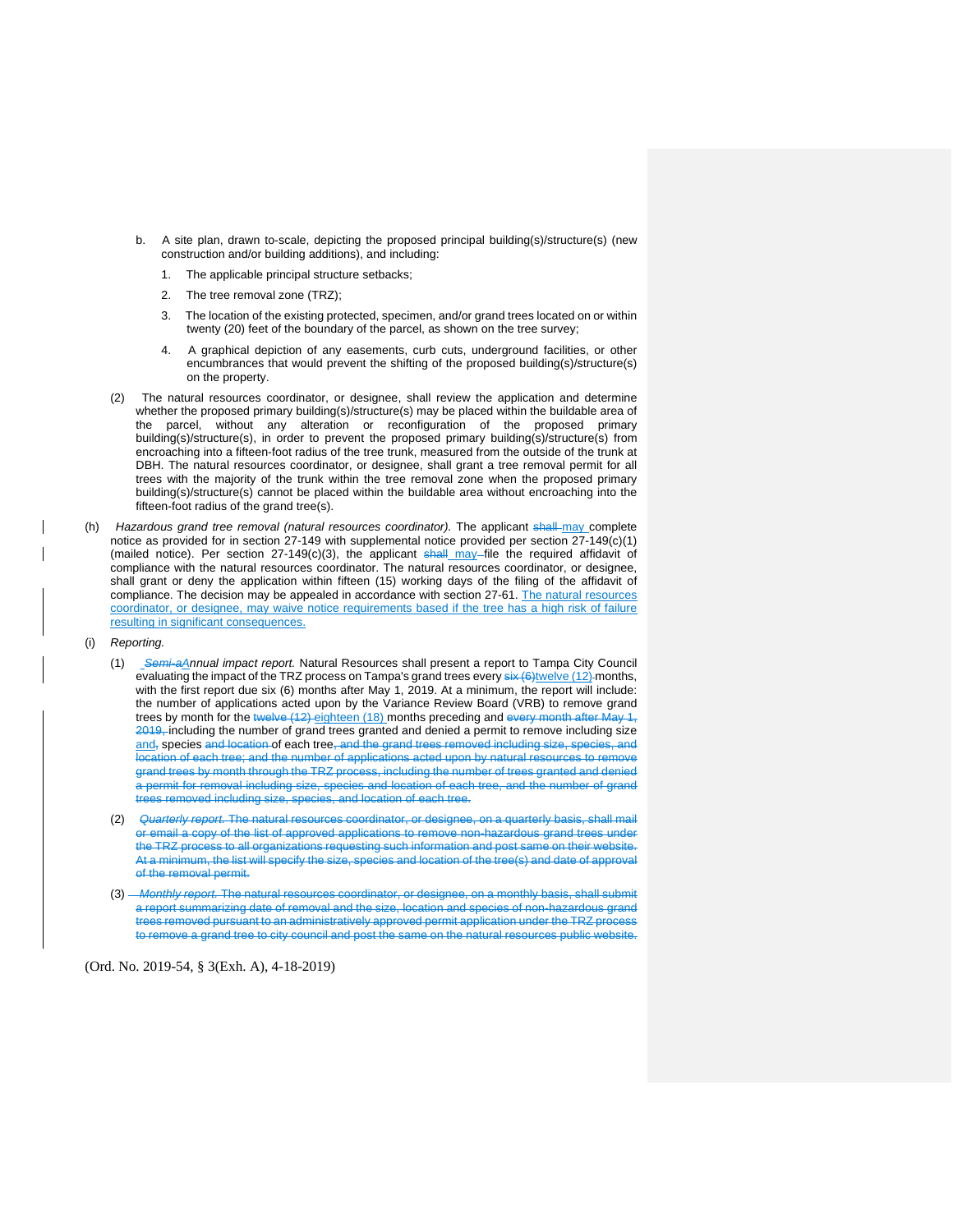## **Sec. 27-284.3.1. - Landscape and tree planting standards; tree preservation (retention) standards.**

|                                                                                                                  | Table 284.3.1 Tree Preservation (Retention) Requirements                |                                                                                                                                                                                                                                                                                                                                                                                                                                                                                                                                                                                                                                                             |                                                                       |                                                               |
|------------------------------------------------------------------------------------------------------------------|-------------------------------------------------------------------------|-------------------------------------------------------------------------------------------------------------------------------------------------------------------------------------------------------------------------------------------------------------------------------------------------------------------------------------------------------------------------------------------------------------------------------------------------------------------------------------------------------------------------------------------------------------------------------------------------------------------------------------------------------------|-----------------------------------------------------------------------|---------------------------------------------------------------|
| Type of Land [1]                                                                                                 | Use Type [1]                                                            | <b>Minimum Retention Requirement</b><br>$[2-5]$                                                                                                                                                                                                                                                                                                                                                                                                                                                                                                                                                                                                             | <b>Conditions</b>                                                     |                                                               |
| PROTECTED TREES                                                                                                  |                                                                         |                                                                                                                                                                                                                                                                                                                                                                                                                                                                                                                                                                                                                                                             |                                                                       |                                                               |
| Within Boundaries [1]:<br><b>Central Business District</b><br>(CBD)<br>Channel District (CD)<br>Ybor City (YC-1) | Any                                                                     |                                                                                                                                                                                                                                                                                                                                                                                                                                                                                                                                                                                                                                                             |                                                                       |                                                               |
| Non-wooded [1]                                                                                                   | Any                                                                     | 50%                                                                                                                                                                                                                                                                                                                                                                                                                                                                                                                                                                                                                                                         |                                                                       |                                                               |
| Wooded [1]                                                                                                       | Single-family (any type) Two-<br>family                                 | 50%                                                                                                                                                                                                                                                                                                                                                                                                                                                                                                                                                                                                                                                         | Standard tree mitigation<br>required [6]<br>Exclusive of wetlands [7] |                                                               |
|                                                                                                                  | Multi-family                                                            | 40%                                                                                                                                                                                                                                                                                                                                                                                                                                                                                                                                                                                                                                                         |                                                                       |                                                               |
|                                                                                                                  | Non-residential                                                         | 25%                                                                                                                                                                                                                                                                                                                                                                                                                                                                                                                                                                                                                                                         |                                                                       |                                                               |
| Lands $\le$ one (1) acre                                                                                         | Any                                                                     | $[2]$                                                                                                                                                                                                                                                                                                                                                                                                                                                                                                                                                                                                                                                       |                                                                       |                                                               |
| <b>GRAND TREES</b>                                                                                               |                                                                         |                                                                                                                                                                                                                                                                                                                                                                                                                                                                                                                                                                                                                                                             |                                                                       |                                                               |
| Any                                                                                                              | Any                                                                     | 100%                                                                                                                                                                                                                                                                                                                                                                                                                                                                                                                                                                                                                                                        |                                                                       |                                                               |
| Notes:                                                                                                           |                                                                         |                                                                                                                                                                                                                                                                                                                                                                                                                                                                                                                                                                                                                                                             |                                                                       |                                                               |
|                                                                                                                  | 206 for Channel District; sections 27-176 through 27-178 for Ybor City. | [1] Refer to section 27-43 for defined terms; sections 27-181 through 185.3 for Central Business District; sections 27-196 through 27-                                                                                                                                                                                                                                                                                                                                                                                                                                                                                                                      |                                                                       |                                                               |
|                                                                                                                  | variance board or city council through the site plan rezoning process.  | [2] Any application that does not meet the minimum retention percentage shall be subject to the approval of the applicable city                                                                                                                                                                                                                                                                                                                                                                                                                                                                                                                             |                                                                       |                                                               |
|                                                                                                                  |                                                                         | [3] On site trees to be preserved/retained shall be those that are in the best health and structural condition (rated "excellent"<br>and/or "good" only - refer to section 27-284.1.1(c)), subject to the review criteria set forth in Tables 284.2.4 and 284.2.5.                                                                                                                                                                                                                                                                                                                                                                                          |                                                                       |                                                               |
|                                                                                                                  |                                                                         | [4] Minimum retention percentages are based on total count of protected and grand trees on site. Any protected palm species<br>counts towards the minimum retention requirement, at a ratio of 1:1 (1 palm = 1 tree), for no more than seventy-five (75) percent of<br>the required retention percentage. No credit shall be given for oOff-site trees, right-of-way trees, or dangerous/dead, exempt,<br>invasive, or noxious species (refer to section $27-284.1.2(d))$ , species that are unsuitable for Tampa's climate zones, and species in the<br>lowest category of wind resistance shall not be included in the retention percentage calculations. |                                                                       | <b>Commented [SS1]:</b> Based on Table 1 of the City of Tampa |
|                                                                                                                  |                                                                         |                                                                                                                                                                                                                                                                                                                                                                                                                                                                                                                                                                                                                                                             |                                                                       |                                                               |

Tree Canopy and Urban Forest Analysis 2016